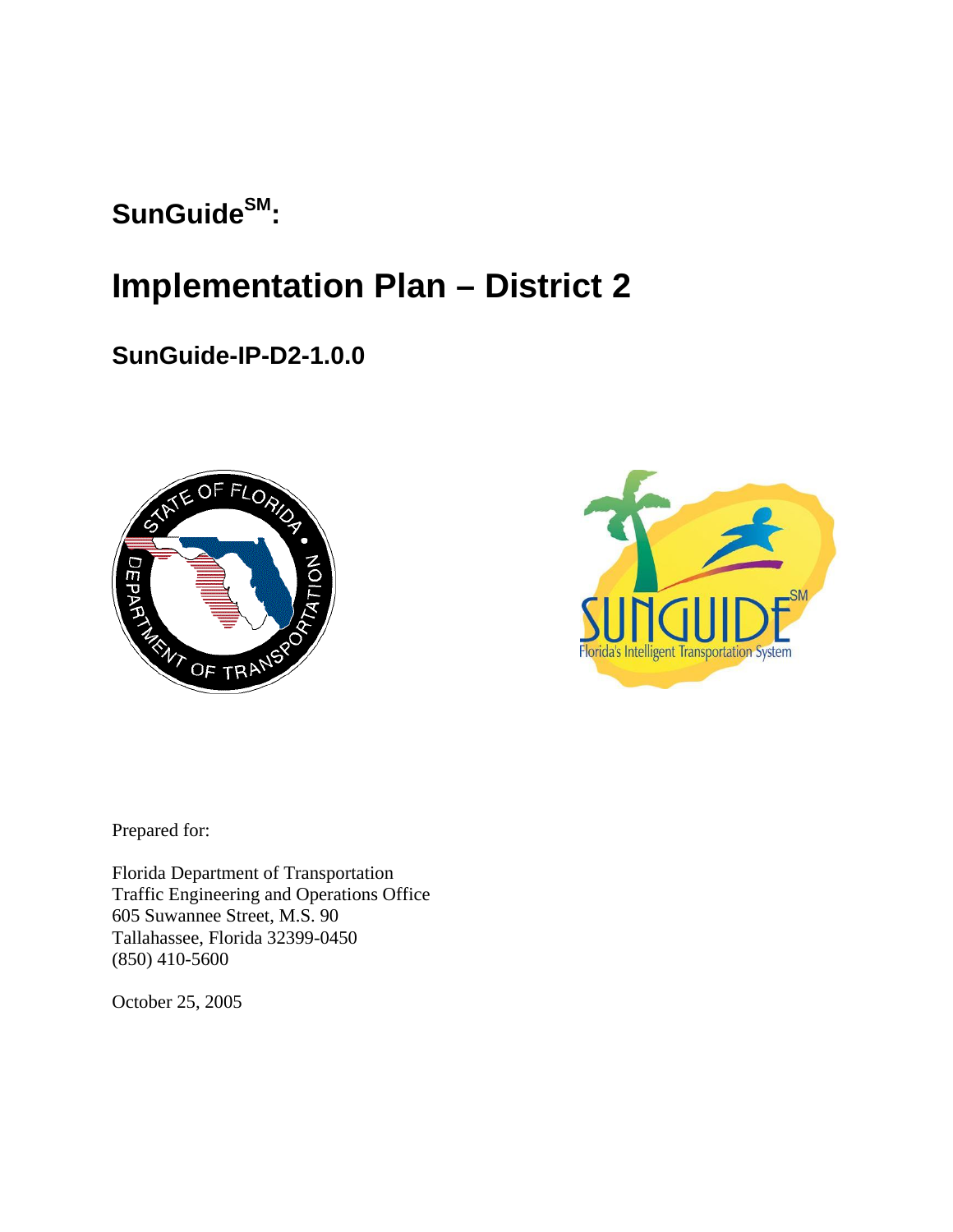| <b>Document Control Panel</b> |                          |                |             |
|-------------------------------|--------------------------|----------------|-------------|
| File Name:                    | SunGuide-IP-D2-1 0 0.doc |                |             |
| File Location:                | SunGuide CM Repository   |                |             |
| CDRL:                         | $7 - 5$                  |                |             |
|                               | <b>Name</b>              | <b>Initial</b> | <b>Date</b> |
| Created By:                   | Steve Dellenback, SwRI   | <b>SWD</b>     | 10/20/05    |
|                               | Robert Heller, SwRI      | <b>RWH</b>     | 10/20/05    |
| Reviewed By:                  | Steve Novosad, SwRI      | <b>SEN</b>     | 10/25/05    |
|                               |                          |                |             |
|                               |                          |                |             |
|                               |                          |                |             |
|                               |                          |                |             |
|                               |                          |                |             |
|                               |                          |                |             |
|                               |                          |                |             |
|                               |                          |                |             |
|                               |                          |                |             |
| Modified By:                  |                          |                |             |
|                               |                          |                |             |
|                               |                          |                |             |
|                               |                          |                |             |
| Completed By:                 |                          |                |             |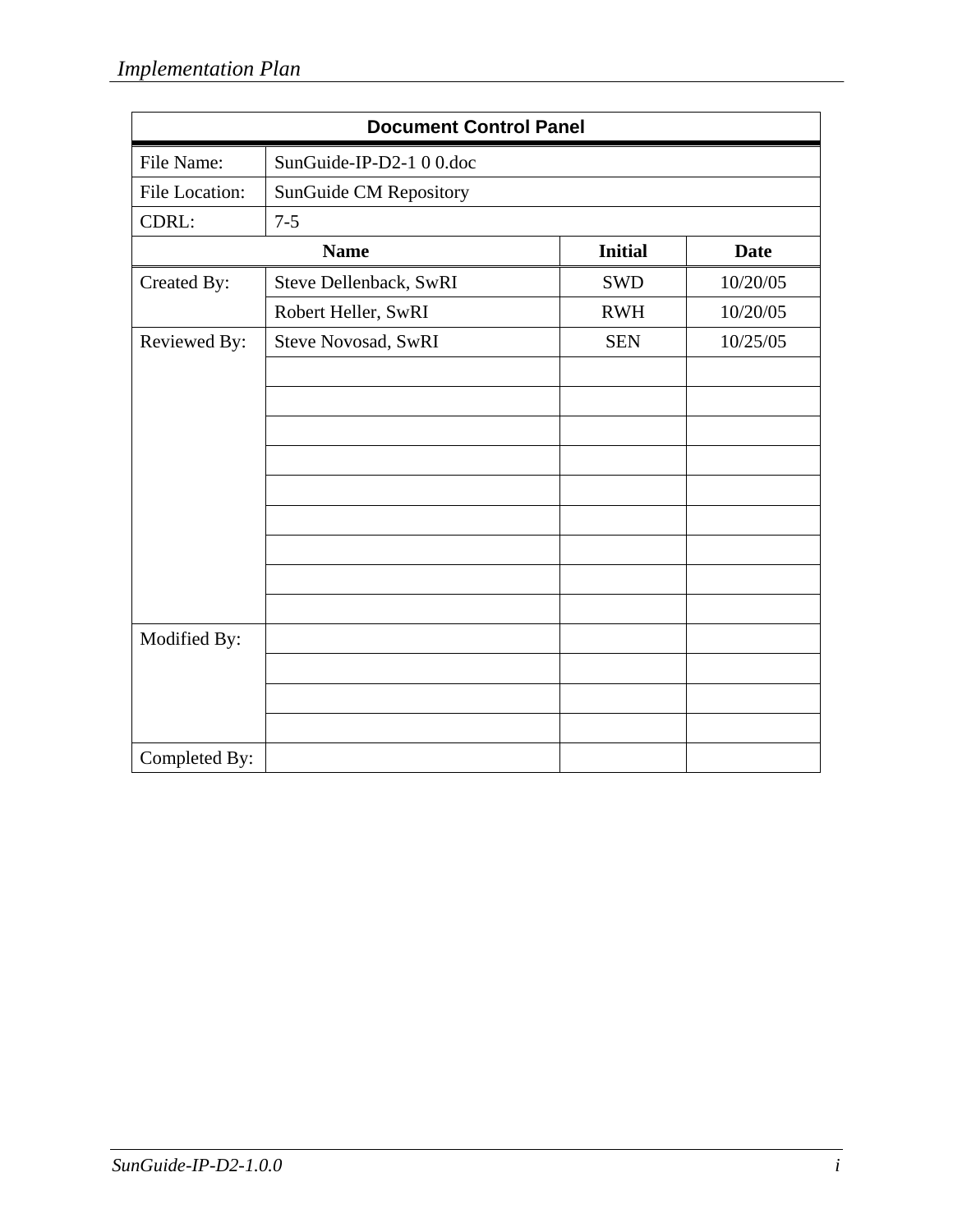# **Table of Contents**

| 1. |                          |                                                              |  |
|----|--------------------------|--------------------------------------------------------------|--|
|    | 1.1<br>1.2<br>1.3<br>1.4 |                                                              |  |
| 2. |                          |                                                              |  |
|    | 2.1<br>2.2               | 2.2.1                                                        |  |
|    |                          |                                                              |  |
|    | 2.3                      |                                                              |  |
|    |                          |                                                              |  |
|    |                          |                                                              |  |
|    |                          |                                                              |  |
|    |                          |                                                              |  |
|    | 2.4                      |                                                              |  |
|    |                          |                                                              |  |
|    |                          |                                                              |  |
|    | 2.5                      |                                                              |  |
|    |                          |                                                              |  |
|    |                          |                                                              |  |
|    |                          | FDOT Independent Verification and Validation (IV&V)<br>2.5.3 |  |
|    |                          |                                                              |  |
|    |                          |                                                              |  |
|    | 2.6                      |                                                              |  |
| 3. |                          |                                                              |  |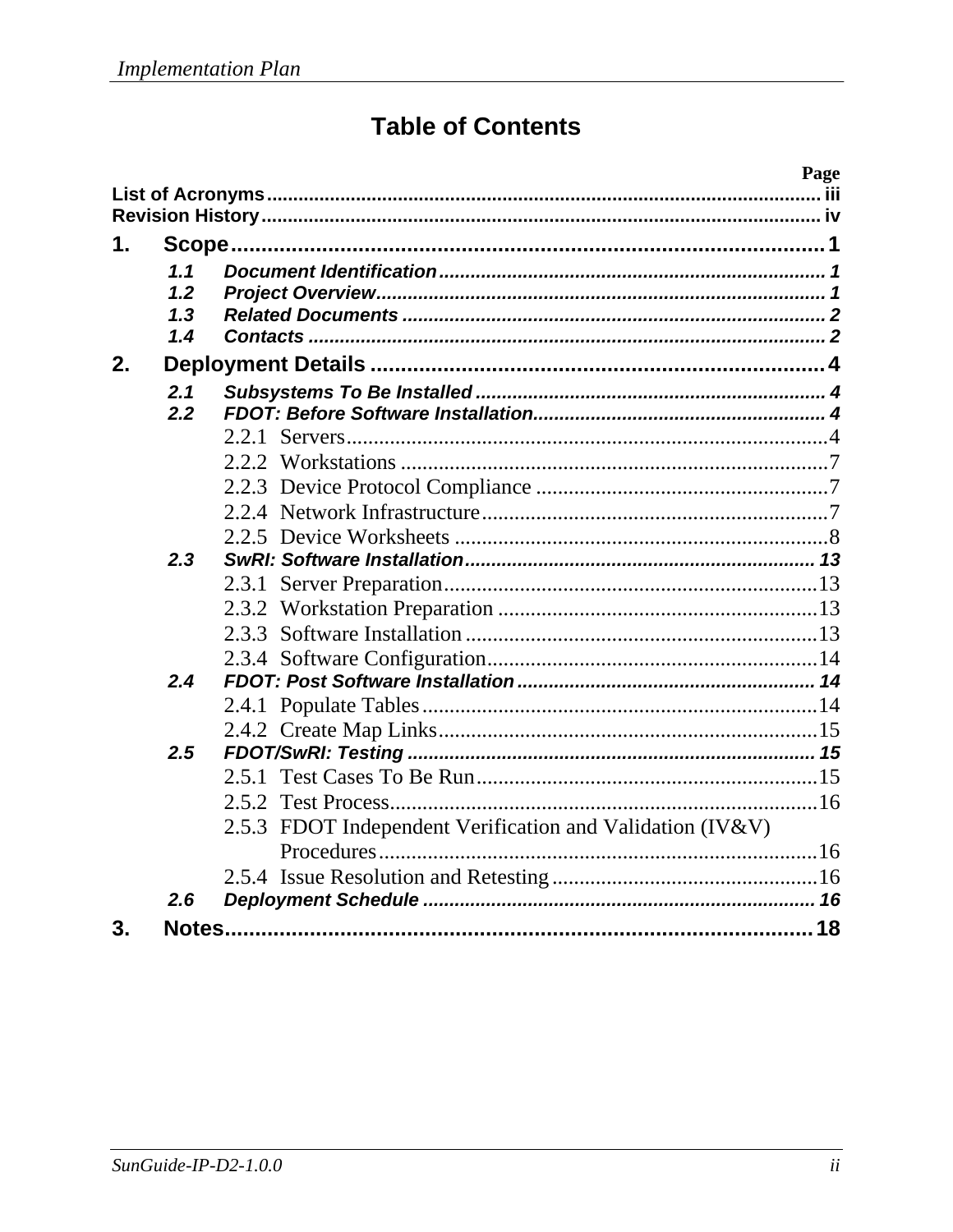# **List of Acronyms**

| CCTVClosed Circuit Television                                 |
|---------------------------------------------------------------|
| ConOps Concept of Operations                                  |
| CSE Computer Sizing Estimates                                 |
| DMSDynamic Message Sign                                       |
|                                                               |
| FDOT Florida Department of Transportation                     |
| GUI Graphical User Interface                                  |
| HAR Highway Advisory Radio                                    |
|                                                               |
| IMIncident Management                                         |
| IPImplementation Plan                                         |
| ITSIntelligent Transportation Systems                         |
| IV&V Independent Verification and Validation                  |
| MASMessage Arbitration System                                 |
| MCP Manual Control Panel                                      |
| NTCIP National Transportation Communications for ITS Protocol |
| RWISRoadway Weather Information System                        |
| SATPSoftware Acceptance Test Plan                             |
| SDDSoftware Design Document                                   |
| SICP Software Integration Case Procedures                     |
| SIPSoftware Integration Plan                                  |
| SRS Software Requirements Specification                       |
| STPSoftware Test Procedures                                   |
| SUMSoftware User's Manual                                     |
| SwRI Southwest Research Institute                             |
| TCP/IPTransmission Control Protocol/Internet Protocol         |
| TMCTransportation Management Center                           |
| TSSTransportation Sensor Subsystem                            |
| VDDVersion Description Document                               |
|                                                               |
|                                                               |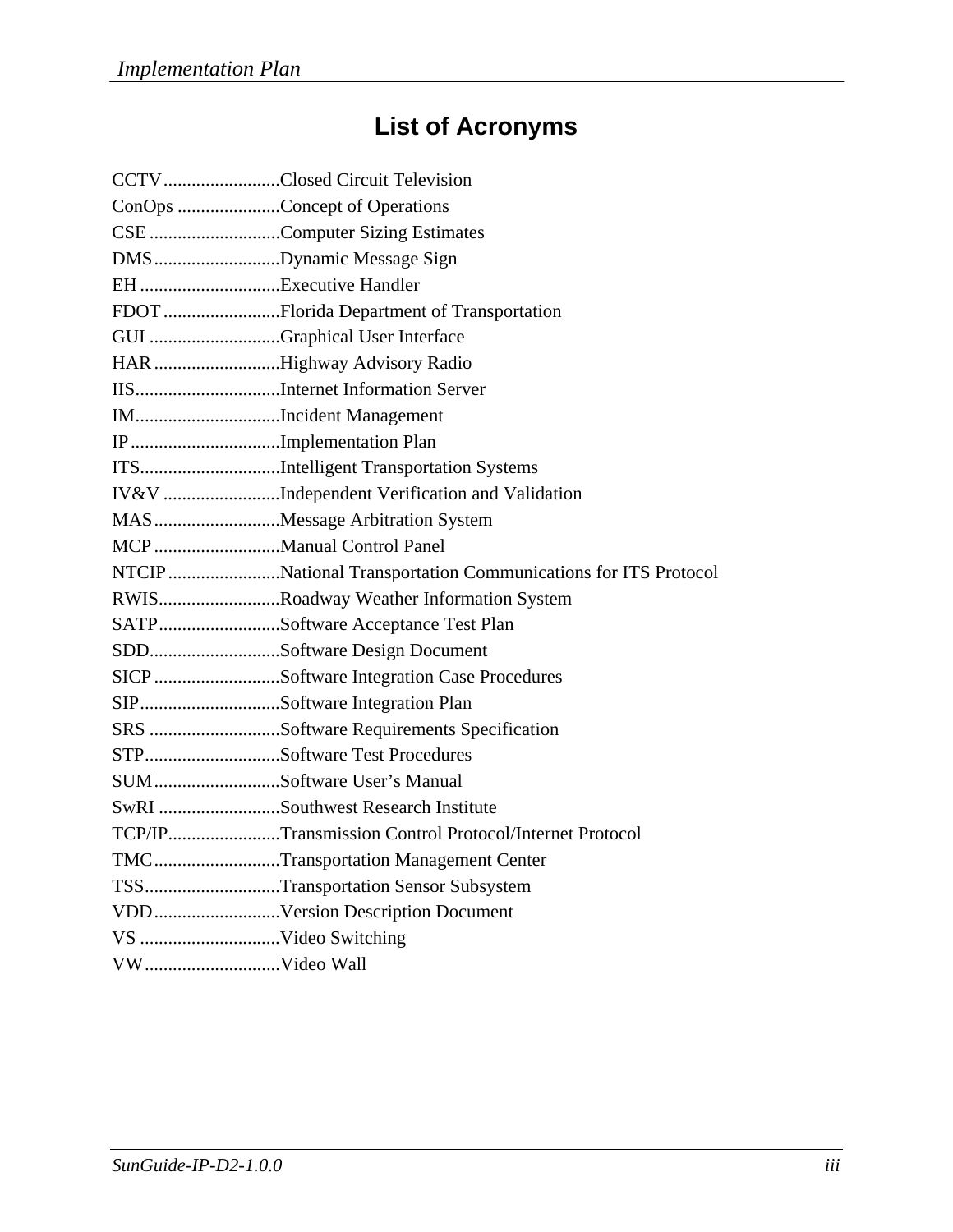## **REVISION HISTORY**

| <b>Revision</b> | Date             | <b>Changes</b>   |
|-----------------|------------------|------------------|
| 1.0.0           | October 25, 2005 | Initial Release. |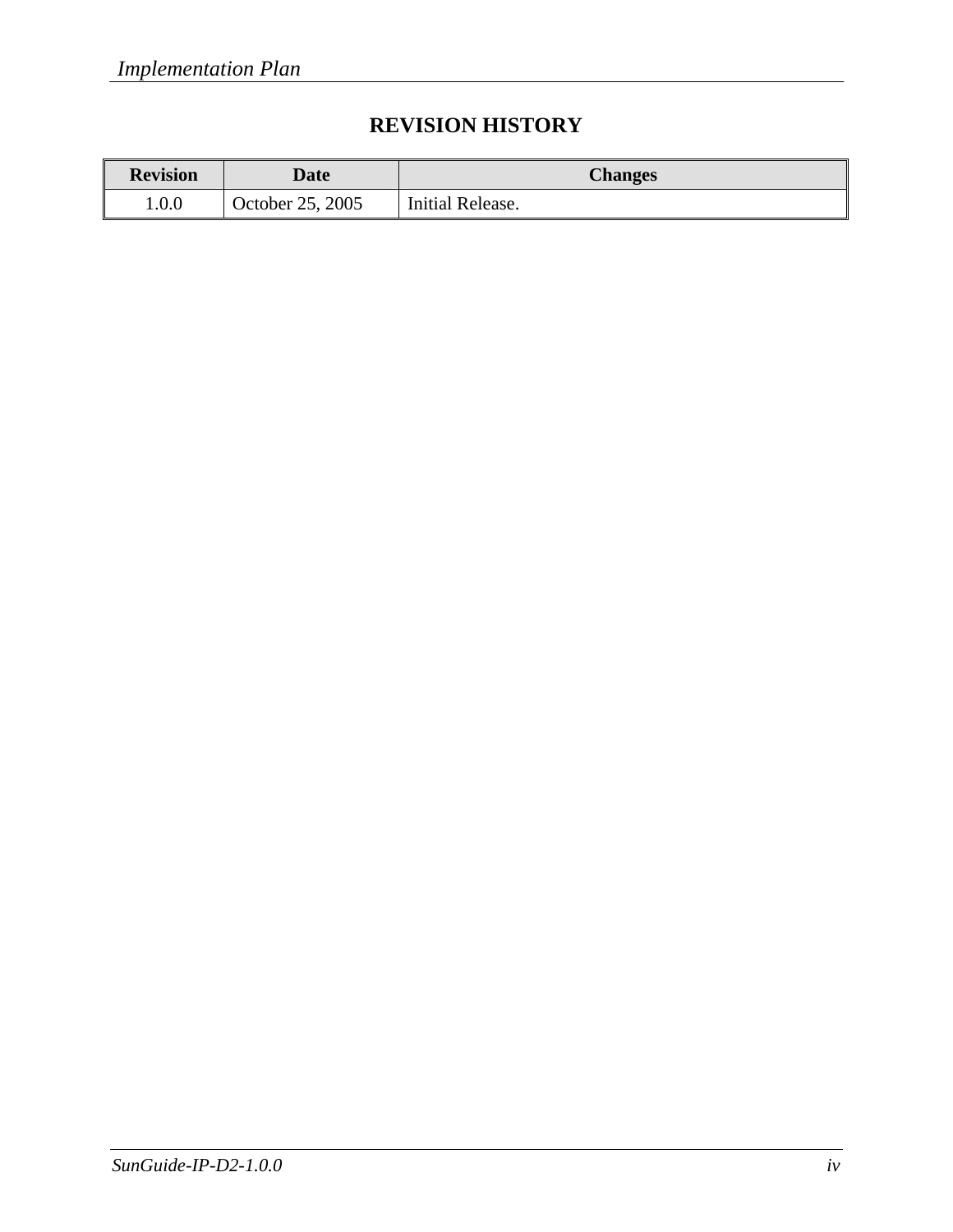# **1. Scope**

### *1.1 Document Identification*

This document serves as the Implementation Plan (IP) for the SunGuide<sup>SM</sup> software specific to District 2.

## *1.2 Project Overview*

The Florida Department of Transportation (FDOT) is conducting a program that is developing  $S$ unGuide<sup>SM</sup> software. The SunGuide<sup>SM</sup> software is a set of Intelligent Transportation System (ITS) software that allows the control of roadway devices as well as information exchange across a variety of transportation agencies. The goal of the SunGuide<sup>SM</sup> software is to have a common software base that can be deployed throughout the state of Florida. The SunGuide<sup>SM</sup> software development effort is based on ITS software available from both the states of Texas and Maryland; significant customization of the software is being performed as well as the development of new software modules. The following figure provides a graphical view of the software to be developed:



**Figure 1.1 - High-Level Architectural Concept** 

The SunGuide<sup>SM</sup> development effort spans approximately two years. After the development, the software will be deployed to a number of Districts and Expressway Authorities throughout Florida and support activities will be performed.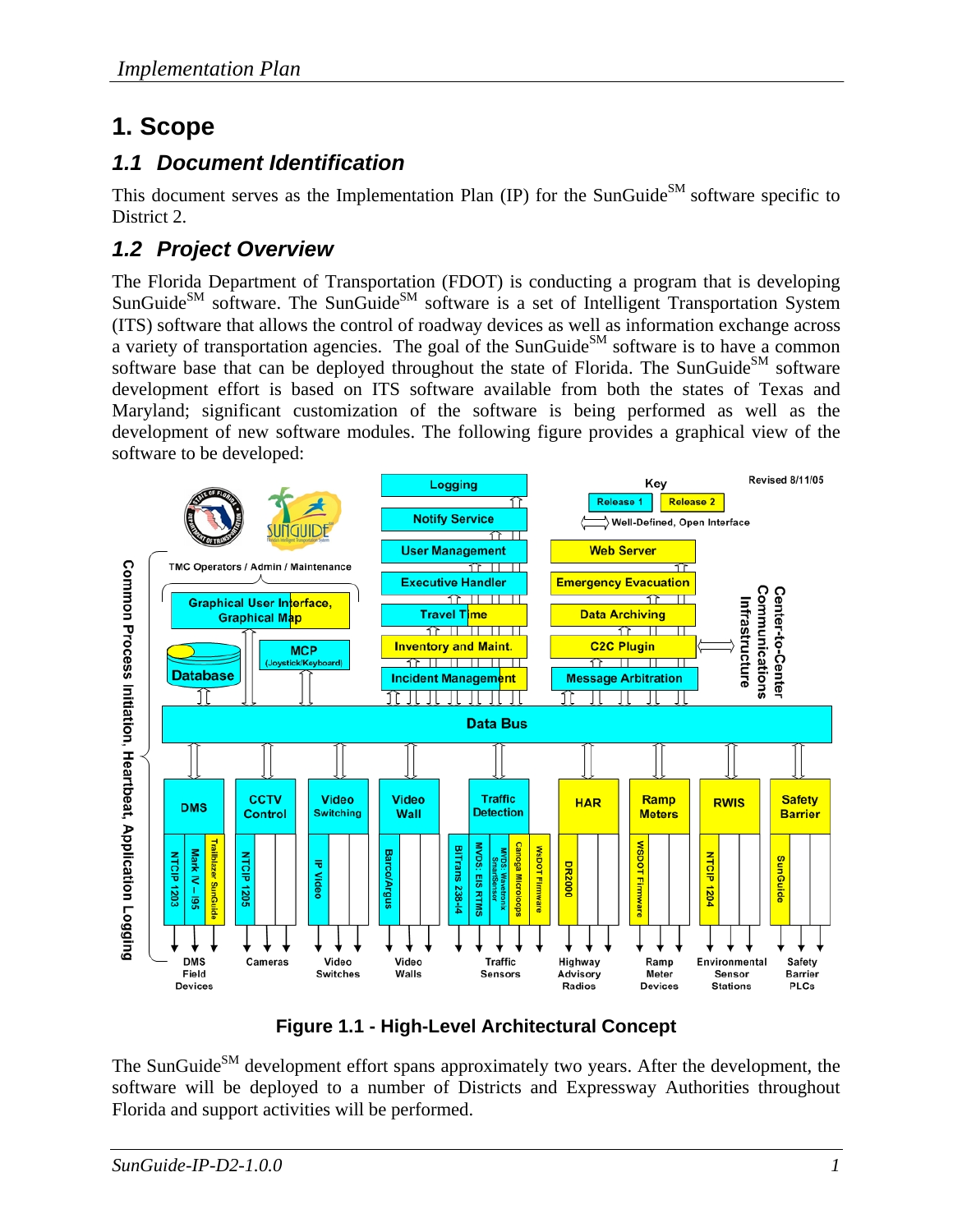### *1.3 Related Documents*

The following documents were used to develop this document:

- SwRI Qualification Response: *Response to the Invitation to Negotiate (ITN): Statewide Transportation Management Center Software Library System, Negotiation Number: ITN-DOT-02/03-9025-RR,* SwRI Proposal No. 10-35924, dated: November 18, 2002.
- SwRI Technical Proposal: *Technical Proposal for Invitation to Negotiate (ITN): Statewide Transportation Management Center Software Library System, Negotiation Number: ITN-DOT-02/03-9025-RR,* SwRI Proposal No. 10-35924, dated: January 31, 2003.
- SwRI Cost Proposal: *Cost Proposal for Invitation to Negotiate (ITN): Statewide Transportation Management Center Software Library System, Negotiation Number: ITN-DOT-02/03-9025-RR,* SwRI Proposal No. 10-35924, dated: January 31, 2003.
- SwRI BAFO letter: *Southwest Research Institute® Proposal No. 10-35924, "Invitation to Negotiate (ITN): Statewide Transportation Management Center Software Library System", Reference: Negotiation Number: ITN-DOT-02/03-9025-RR*, dated: May 5, 2003.
- FDOT procurement document: *Invitation To Negotiate (ITN), Negotiation Number: ITN DOT-02/03-9025-RR, Statewide Transportation Management Center Software Library System*, dated: October 21, 2002.
- FDOT Scope of Services: *Statewide Transportation Management Center Software Library System: Scope of Services,* September 22, 2003.
- FDOT Requirements Document: *Statewide Transportation Management Center Software Library System: Requirements Specification,* June 3, 2003.
- Southwest Research Institute, *TMC Software Study*, November 15, 2001.
- Southwest Research Institute, *Introduction to an Operational Concept For the Florida Statewide Library*, FDOT – OCD – 1.0, March 31, 2002.
- World Wide Web Consortium (W3) website:  $\frac{http://www.w3.org.}{http://www.w3.org.}$
- SunGuide<sup>SM</sup> Project website: http://sunguide.datasys.swri.edu.

## *1.4 Contacts*

The following are contact persons for the SunGuide<sup>SM</sup> software project:

- Elizabeth Birriel, ITS Central Office, elizabeth.birriel@dot.state.fl.us, 850-410-5606
- Liang Hsia, FDOT Project Manager, liang.hsia@dot.state.fl.us, 850-410-5615
- John Bonds, Senior ITS Specialist, jbonds@pbsj.com, 408-873-2514
- David Chang, ITS Specialist, David.Chang@dot.state.fl.us, 850-410-5622
- Steve Dellenback, SwRI Project Manager, sdellenback@swri.org, 210-522-3914
- Robert Heller, SwRI Software Project Manager, rheller@swri.org, 210-522-3824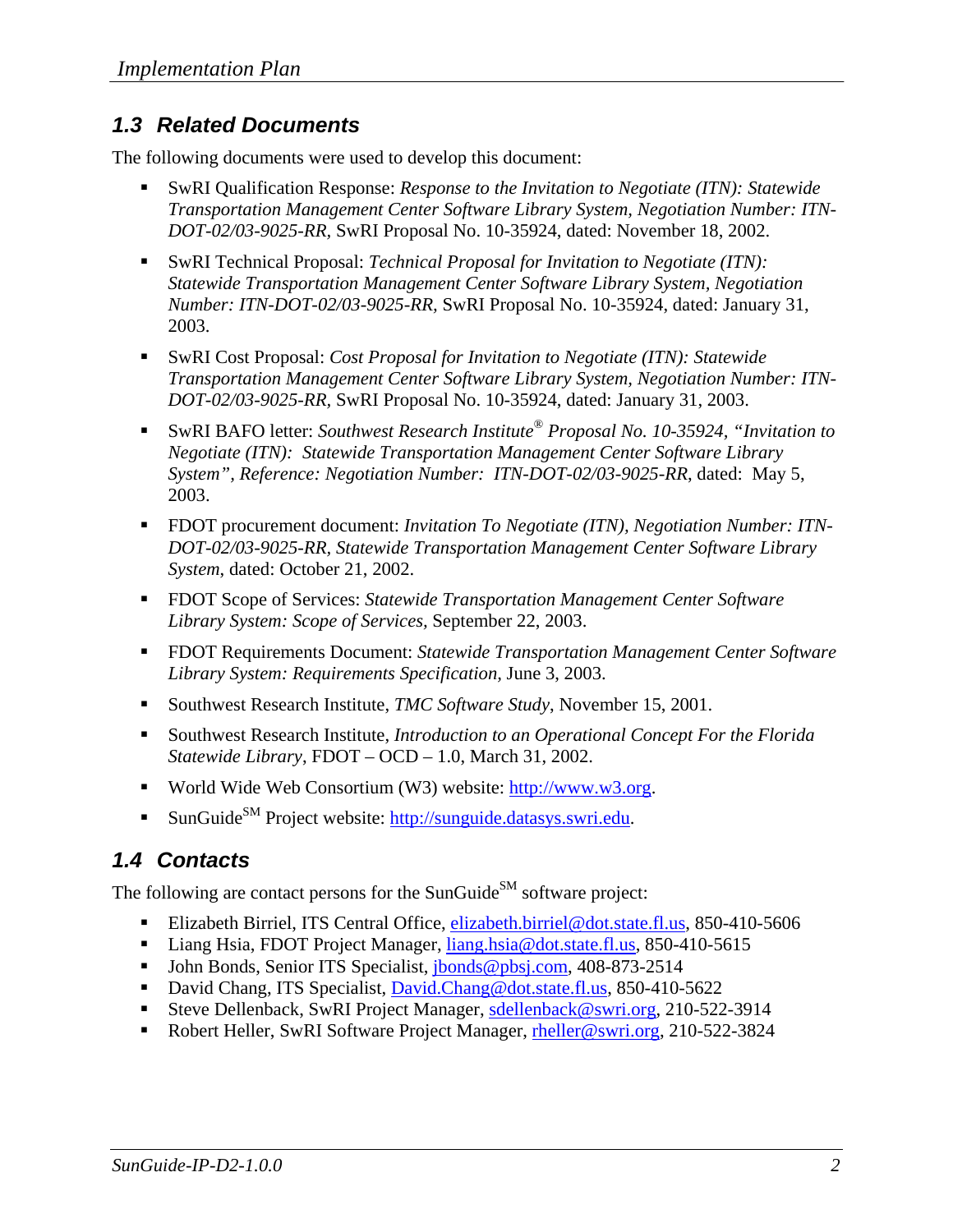The following are contacts that will be used by the SunGuide<sup>SM</sup> software project team to assure consistency with other FDOT projects and FDOT procedures:

- Iim Mosser, PB Farradyne, FDOT C2C Project, mosser@pbworld.com, 754-224-6966
- David Lambert, University of North Florida, RWIS, jlambert@unf.edu, 904-620-3881
- Bob Colins, PBS&J, Emergency Evacuation, bobcolins@pbsj.com, 850-575-1800
- John Fain, FDOT, Comptroller, john.fain@dot.state.fl.us, 850-921-7332
- Leslie Jacobson, PB Farradyne, Ramp Metering, jacobsonl@pbworld.com, 206-382-5290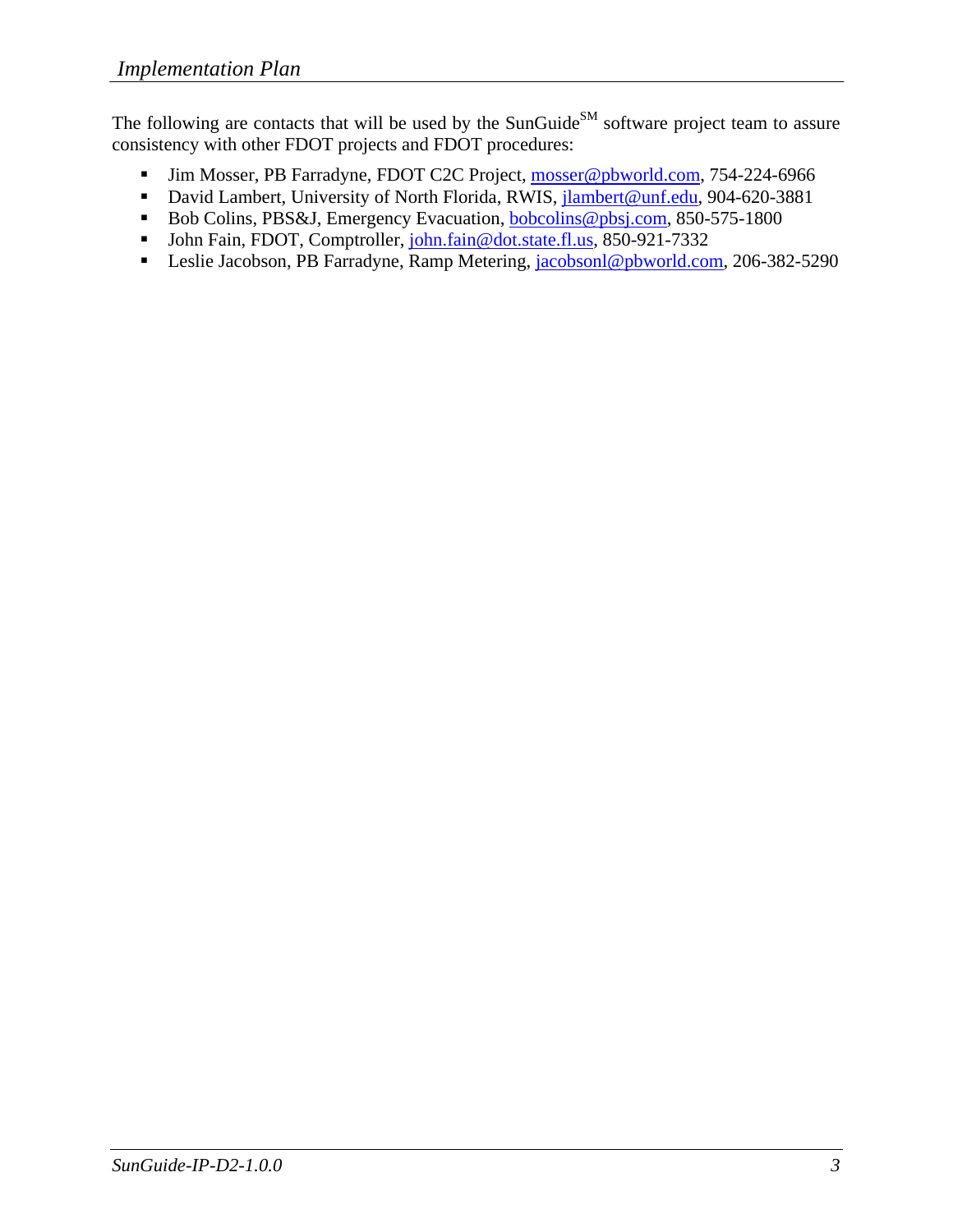# **2. Deployment Details**

The following documents should be available to FDOT staff as they prepare for a SunGuide<sup>SM</sup> deployment (the most recent versions are available on the project web site):

- Computer Sizing Estimates (CSE)
- Concept of Operations (ConOps)
- Software Requirements Specification (SRS)
- Software Design Document (SDD)
- Version Description Document (VDD)
- Software User's Manual (SUM)
- Software Integration Plan (SIP)
- Software Acceptance Test Plan (SATP)
- Software Integration Case Procedures (SICP)
- Software Test Plan (STP)

## *2.1 Subsystems To Be Installed*

The following SunGuide<sup>SM</sup> subsystems will be installed for the initial deployment at District 2:

- Administrative Editor
- Executive Handler
- Status Logger
- Data Bus
- Graphical User Interface/Map (GUI)
- Closed Circuit Television (CCTV)
- Dynamic Message Sign (DMS)
- Message Arbitration Subsystem (MAS)
- Video Switching (VS)
- Video Wall (VW)
- Transportation Sensor Subsystem (TSS)
- Incident Management (IM)
- Manual Control Panel (MCP)

As additional hardware is installed at District 2, additional subsystems will be added to the base deployment.

## *2.2 FDOT: Before Software Installation*

The following sections describe the activities that FDOT staff needs to perform prior to the SunGuide<sup>SM</sup> software deployment.

### *2.2.1 Servers*

The following table is extracted from the SunGuide<sup>SM</sup> *Computer Sizing Estimates* document and is used to quantify the number of  $SunGuide<sup>SM</sup>$  application servers required based on the subsystems to be installed.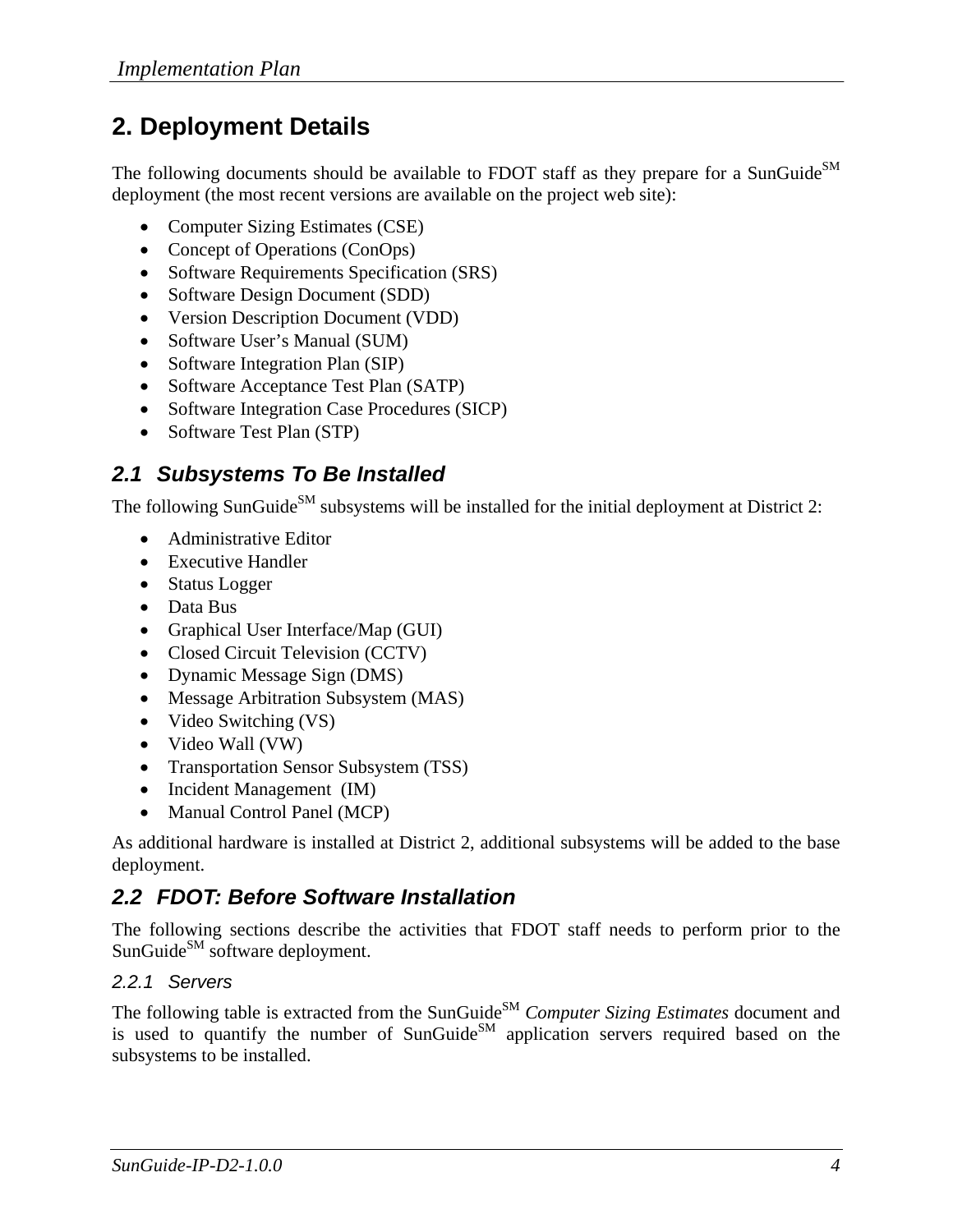| SunGuide <sup>SM</sup> Subsystem                      | <b>Number of</b><br><b>Servers</b><br><b>Required</b> | District 2<br><b>Deployment</b> |
|-------------------------------------------------------|-------------------------------------------------------|---------------------------------|
| <b>Status Logger</b>                                  | 0.1                                                   | 0.1                             |
| Data Bus                                              |                                                       |                                 |
| Base system up to 500 ITS devices                     | 0.5                                                   | 0.5                             |
| Over 500 devices                                      | 0.5                                                   | $\overline{0}$                  |
| <b>User Interface</b>                                 |                                                       |                                 |
| For every 10 users simultaneously logged in           | 0.5                                                   | 0.5                             |
| <b>DMS</b> (includes MAS)                             |                                                       |                                 |
| Base subsystem                                        | 0.5                                                   | 0.5                             |
| For every 100 TCP/IP connected signs                  | 0.5                                                   | 0.5                             |
| For every 50 dialup signs (assumes 5 modems)          | 0.5                                                   | $\overline{0}$                  |
| <b>CCTV Control (includes MCP)</b>                    |                                                       |                                 |
| Base subsystem                                        | 0.25                                                  | 0.25                            |
| For every 10 users simultaneously controlling cameras | 0.25                                                  | 0.25                            |
| <b>Video Switching</b>                                |                                                       |                                 |
| Base subsystem                                        | 0.50                                                  | 0.5                             |
| For every 10 users simultaneously switching video     | 0.1                                                   | 0.1                             |
| <b>Video Wall</b>                                     |                                                       |                                 |
| Base subsystem                                        | 0.25                                                  | 0.25                            |
| For each Barco/Argus Controller                       | 0.1                                                   | 0.1                             |
| <b>TSS</b>                                            |                                                       |                                 |
| Base subsystem                                        | 0.25                                                  | 0.25                            |
| For every 300 detectors                               | 0.5                                                   | 0.5                             |
| <b>Incident Management</b>                            |                                                       |                                 |
| Base subsystem for up to 20 concurrent incidents      | 0.25                                                  | 0.25                            |
| For each 20 concurrent incidents over the base amount | 0.25                                                  | $\overline{0}$                  |
| <b>Ramp Metering</b>                                  |                                                       |                                 |
| Base subsystem                                        | 0.50                                                  | $\boldsymbol{0}$                |
| For every 20 ramps                                    | 0.25                                                  | $\overline{0}$                  |
| <b>Roadway Weather Information System (RWIS)</b>      |                                                       |                                 |
| Base subsystem                                        | 0.25                                                  | $\overline{0}$                  |
| For every 50 TCP/IP connected sensors                 | 0.25                                                  | $\overline{0}$                  |
| <b>Highway Advisory Radio (HAR)</b>                   |                                                       |                                 |
| Base subsystem                                        | 0.25                                                  | $\boldsymbol{0}$                |
| For every 50 HARs                                     | 0.1                                                   | $\overline{0}$                  |
| <b>Archive</b>                                        |                                                       |                                 |
| Base subsystem                                        | 0.5                                                   | $\overline{0}$                  |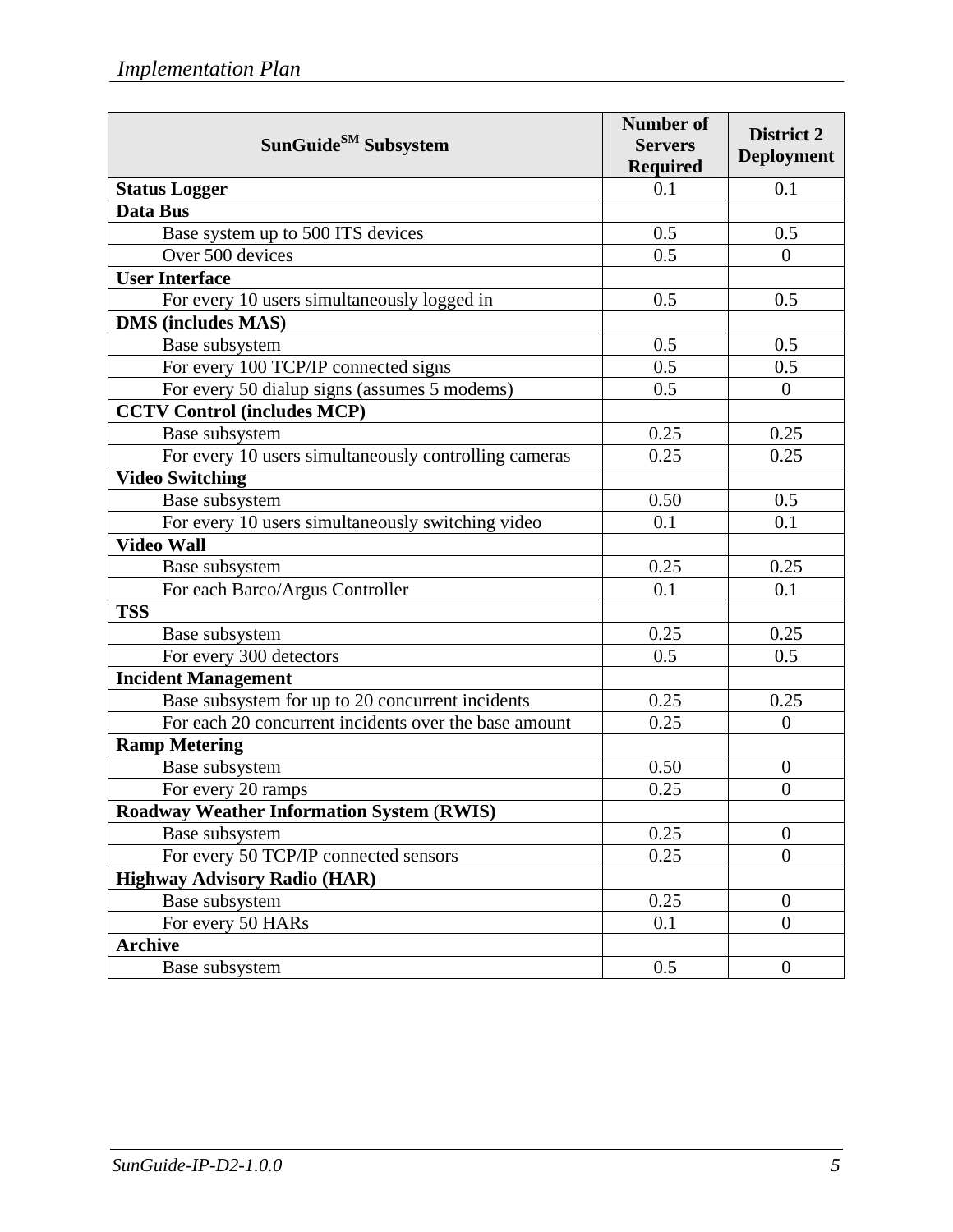| SunGuide <sup>SM</sup> Subsystem                        | Number of<br><b>Servers</b><br><b>Required</b> | District 2<br><b>Deployment</b> |
|---------------------------------------------------------|------------------------------------------------|---------------------------------|
| Web Servers (should be protected with a firewall)       |                                                |                                 |
| General Web server                                      | 1.0                                            |                                 |
| Center-to-Center interface server                       | 0.5                                            |                                 |
| <b>Emergency Evacuation</b>                             | 0.5                                            |                                 |
| Maintenance Management Systems                          | 0.5                                            |                                 |
| Total SunGuide <sup>SM</sup> Application Servers Needed |                                                | 4.55                            |

The above analysis suggests that  $4.55$  servers would be needed to support the SunGuide<sup>SM</sup> installation as has been discussed with FDOT. The sizing estimates in the *Computer Sizing Estimates* were based on best engineering judgment since SunGuide<sup>SM</sup> has only been installed in one location. The numbers in the document will need to be refined after additional installation insight is gathered. Southwest Research Institute<sup>®</sup> (SwRI<sup>®</sup>) believes that given the number of devices and small number of subsystems being initially deployed in District 2 that a four application servers will suffice (this includes the database server that will be required).

The following software needs to be installed on the servers before the software installation team arrives on-site:

• Microsoft Standard Server 2003 (Service Pack 1) with all current updates from Microsoft

The software installation team assumes that FDOT will have licenses and installation media available for the following products:

- Microsoft Standard Server 2003
- Oracle 10g, version 10.1.0.2.0

The SunGuide<sup>SM</sup> software will be installed and configured on the following machines (the recommendations are based on the current number of devices and the number of devices expected in the future):

- Application Server #1 (MOE):
	- o Oracle Database
	- o Status Logger
	- o Notify Manager
	- o User Interface (Internet Information Service [IIS] Web Server)
- Application Server #2 (LARRY):
	- o Connection Manager
	- o Databus
	- o MCP Manager
	- o MAS
	- o DMS
	- o Incident Management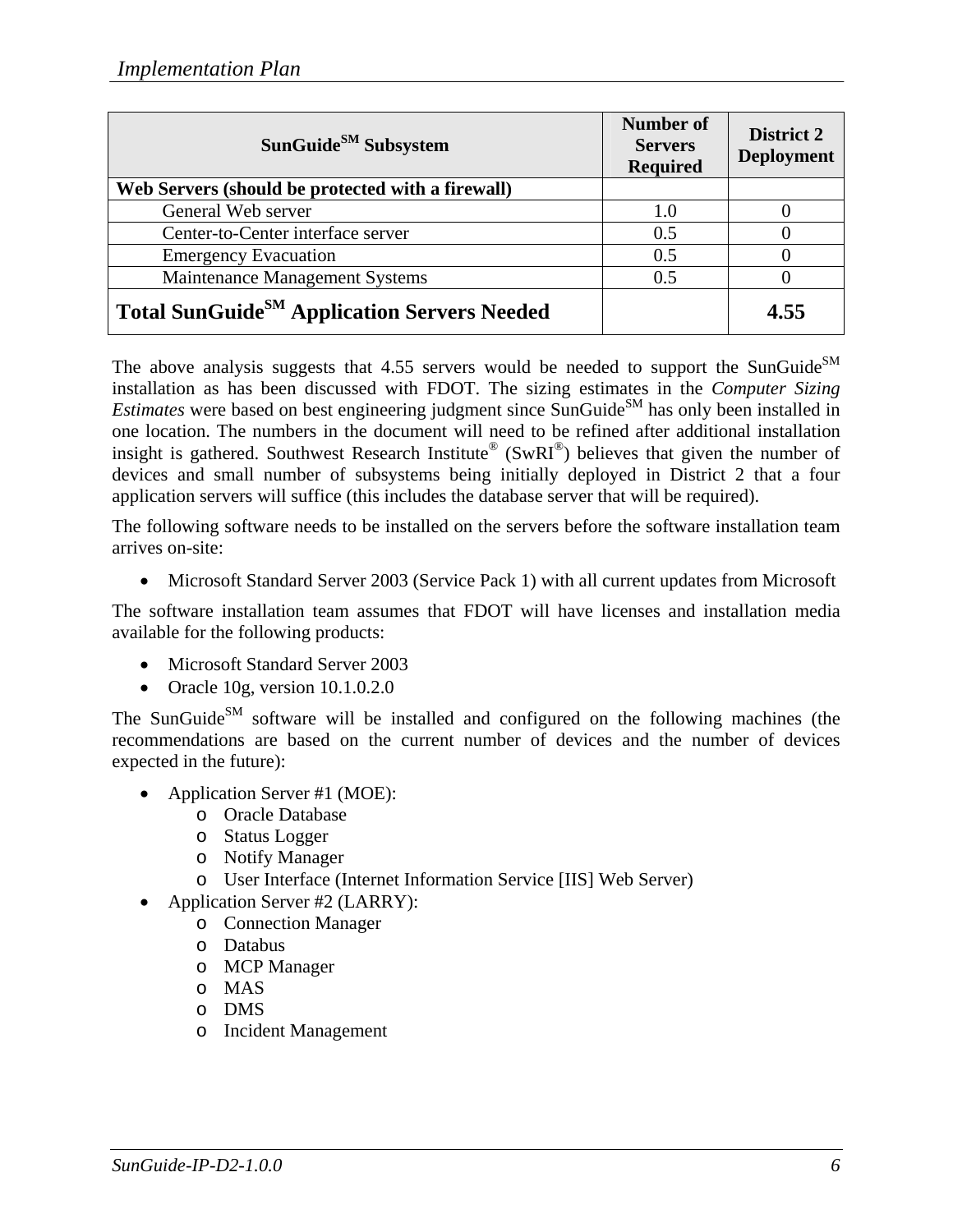- Application Server #3 (CURLY):
	- o Video Wall
	- o CCTV
	- o Video Switching
- Application Server #4 (SHEMP):
	- o TSS

Note that the deployment team may choose to "split device drivers and subsystem" across different servers based on the expected availability of field devices when the software is initially configured.

#### *2.2.2 Workstations*

The following software must be installed on each workstation that will access the SunGuide<sup>SM</sup> software:

- Microsoft Windows XP, Service Pack 2
- Microsoft Internet Explorer 6.01 or greater
- Adobe SVG Viewer 3.0 (can be downloaded at no charge from the Adobe website)

#### *2.2.3 Device Protocol Compliance*

For the devices being deployed, FDOT needs to verify that the protocol used by the devices to be controlled by the SunGuide<sup>SM</sup> software is compliant to the following protocols:

| <b>Subsystem</b>         | <b>Protocol Reference</b>                           |
|--------------------------|-----------------------------------------------------|
| <b>DMS</b>               | NTCIP 1203, FDOT MIB (Sep 2001)                     |
| <b>DMS</b>               | Mark IV - I95: Document Number A316111-102 REV.     |
|                          | A8 (June 26, 2001)                                  |
| <b>CCTV Control</b>      | NTCIP 1205 v01.08 Amendment 1 v01.08 (August 2004)  |
|                          | MPEG-2 devices: IP Video (VBrick 4200/5200, Teleste |
| Video Switching          | IDP301/IDE301, Coretec VCX2400D/VCX2400E,           |
|                          | iMpath i1000)                                       |
| Video Wall               | Barco/Argus Apollo, version 1.6a of the remote API  |
| <b>Traffic Detection</b> | EIS RTMS, Issue 2 (April 2003)                      |
| <b>Traffic Detection</b> | Wavetronix RTMS: SS105 SmartSensor Data Protocol    |
|                          | V2.02                                               |

#### *2.2.4 Network Infrastructure*

The following sections described the network infrastructure that must be in place prior to installation of the SunGuide<sup>SM</sup> software.

#### **2.2.4.1 Hardware**

Due to the client/server nature of the SunGuide<sup>SM</sup> software, TCP/IP is used to exchange data between application servers. Due to the web based implementation of the SunGuide $^{SM}$  user interface, each SunGuide<sup>SM</sup> workstation requires  $TCP/IP$  access to the SunGuide<sup>SM</sup> application servers. FDOT needs to verify that TCP/IP connectivity exists between all SunGuide $^{SM}$ application severs and SunGuide<sup>SM</sup> workstations.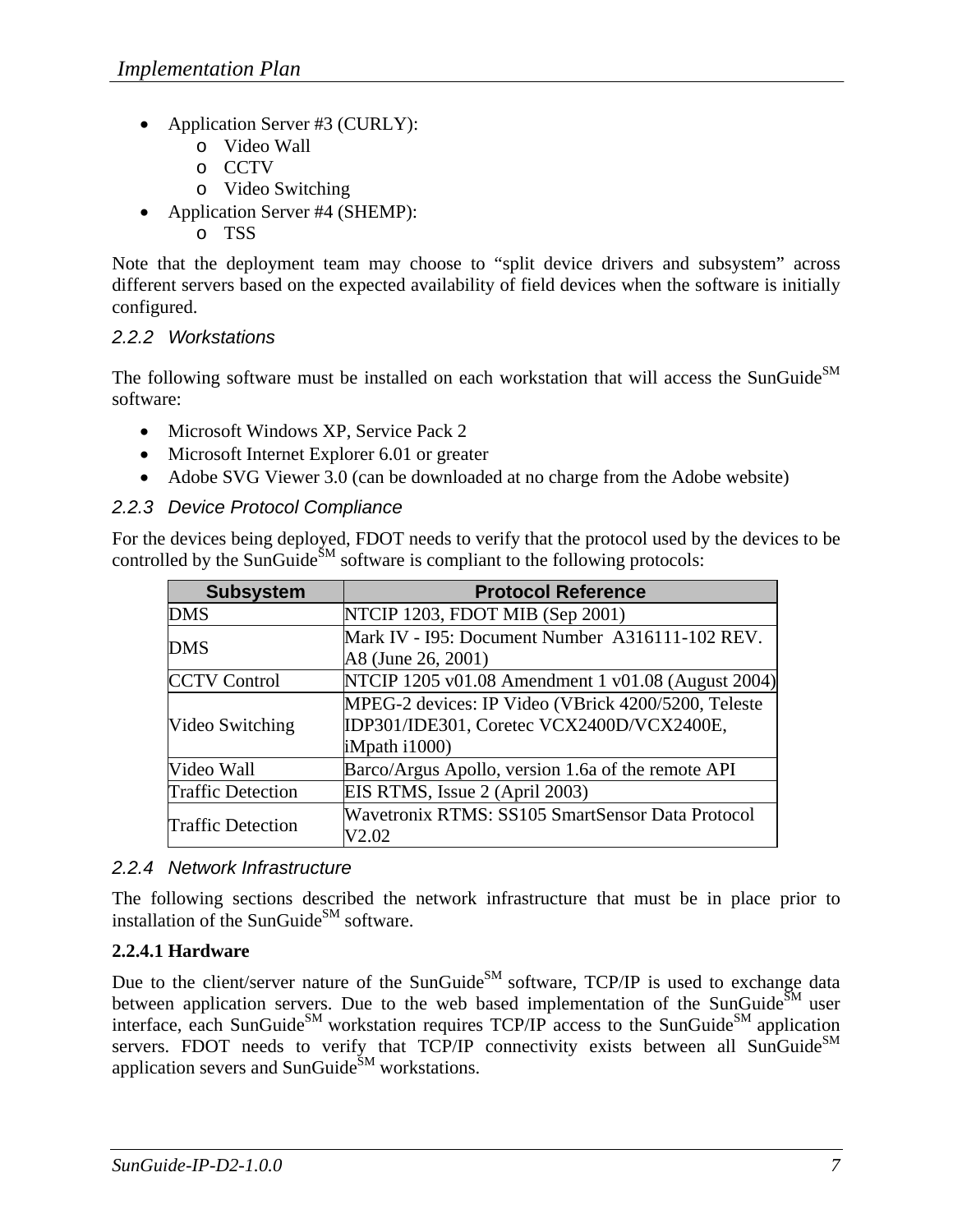Early in the development of requirements for SunGuide $^{SM}$ , FDOT made the decision that the devices should be connected via TCP/IP to the SunGuide<sup>SM</sup> application servers. There are a number of techniques to connect traditional serial ITS devices so that they can be accessed via TCP/IP, these techniques include the use of a terminal server (a box that has a TCP/IP connection and has multiple serial ports) or a port server (a box that has a TCP/IP connection and a single serial port). The only exception to the use of TCP/IP access is that DMS devices can be accessed via a modem or directly through a serial port if the connection is made through a Windows "COM" port on the SunGuide<sup>SM</sup> application server running the DMS device driver.

It is FDOT's responsibility to provide all necessary network hardware and cables to provide the required connectivity.

#### **2.2.4.2 Software**

As the SunGuide<sup>SM</sup> software is configured, it will need access to various network servers that may be installed as part of the SunGuide<sup>SM</sup> installation or may be available as part of the greater FDOT network. The following network services need to be available and the details (e.g., host names, addresses) need to be available during the SunGuide<sup>SM</sup> software configuration:

- SMTP Mail Server: The SunGuide<sup>SM</sup> notify manager needs to be able to send emails on major system events so SMTP mail server access is required.
- DNS Server (optional): The SunGuide<sup>SM</sup> applications utilize TCP/IP to exchange data and the applications can use either IP addresses or host names in their configuration files. Note that the use of DNS is preferred because using explicit IP addresses is less flexible than using hostnames.
- Time Server (optional): It is recommended that all SunGuide<sup>SM</sup> computers be synchronized to a common time source as it is desirable during diagnostics to have the same time on all SunGuide $^{SM}$  systems.

#### *2.2.5 Device Worksheets*

The following sections describe the information that must be collected about each device that is to be utilized by the SunGuide<sup>SM</sup> software.

#### **2.2.5.1 CCTV Worksheet**

| Camera Name                 | Unique name of camera                              |
|-----------------------------|----------------------------------------------------|
| Center Id                   | Unique name of center where camera resides         |
| Protocol                    | Specifies the protocol (values: SNMP, SNMP (PMPP)) |
|                             | for camera                                         |
| <b>Poll Process</b>         | Name of driver for camera                          |
| Manufacturer                | Manufacturer of camera                             |
| <b>Location Description</b> | Description of where camera resides                |
| Roadway                     | Roadway of where camera resides                    |
| Direction                   | Direction of roadway where camera is installed     |
| Latitude                    | Latitude of where camera resides                   |
| Longitude                   | Longitude of where camera resides                  |
|                             | Operational status (values: Active, Error, Failed, |
| <b>Op Status</b>            | OutOfService) of camera                            |

The following data needs to be collected for each CCTV to be configured: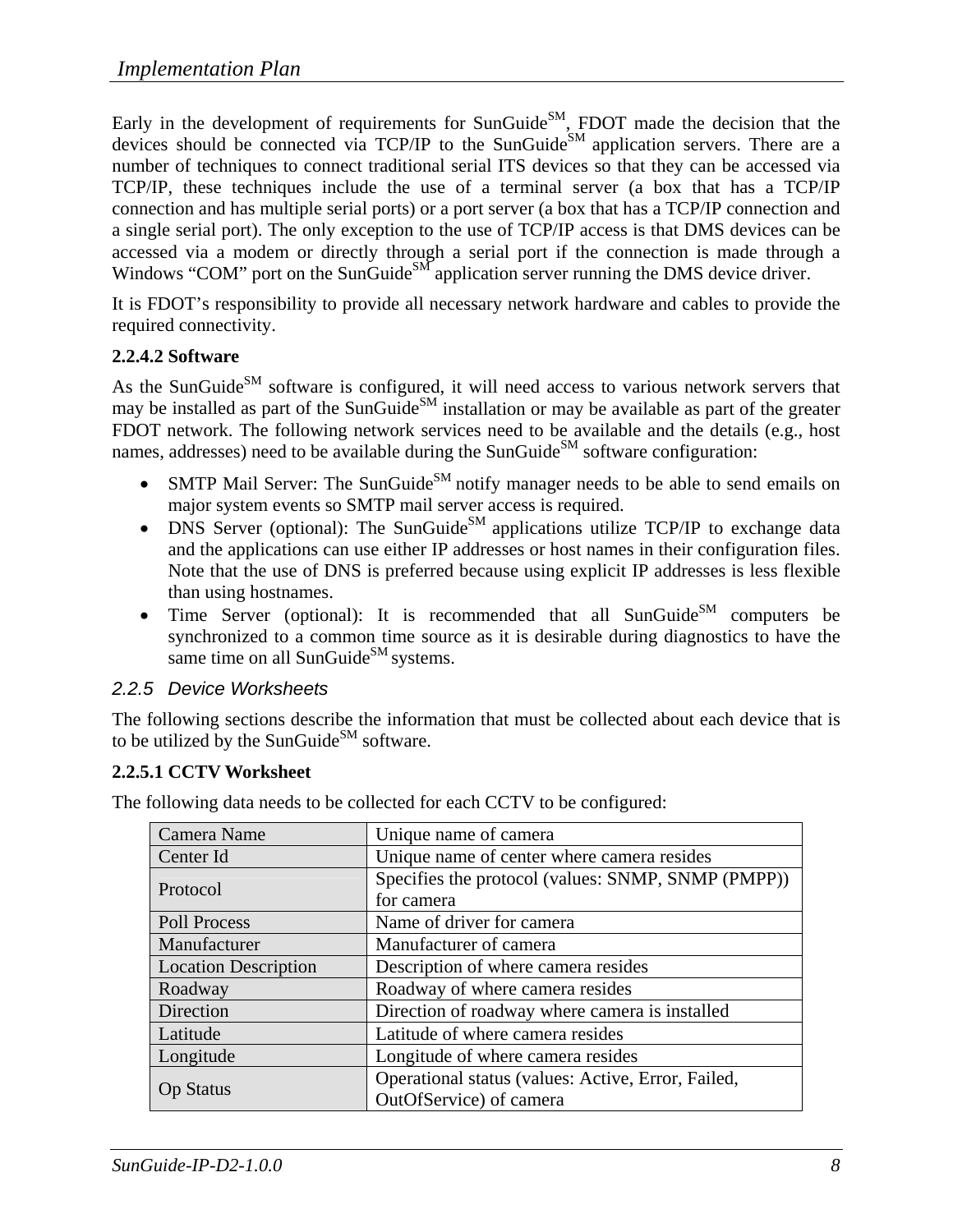|                               | Address type (values: pmppAddress, commAddress)      |
|-------------------------------|------------------------------------------------------|
| Address Type1                 | for camera, if pmppAddress then camera uses SNMP     |
|                               | (PMPP); if commAddress then camera uses SNMP         |
|                               | Specific address type (values: portServerAddress) of |
| Address Type2                 | Address Type 1                                       |
| Address                       | Device address of camera                             |
| Port Server IP                | IP address for the port server where camera resides  |
| Port Server Port Number       | Port number for the port server where camera resides |
| <b>Community Name</b>         | Community name for camera (SNMP)                     |
| <b>Attach to Video Device</b> | If selected, additional IP video parameters must be  |
|                               | supplied.                                            |

The following data need to be provided for IP video:

| Video Device IP Address    | IP address for encoder                               |
|----------------------------|------------------------------------------------------|
| <b>Blackout</b>            | Determines if camera restricted                      |
| Video Device Type          | Type (IP video device) of video device for encoder   |
| IP Streaming Driver ID     | Unique IP video switch driver name                   |
| <b>Card Number</b>         | Card number for VBrick encoder                       |
| Manufacturer               | Manufacturer (values: Coretec, iMpath, Teleste,      |
|                            | VBrick) of encoder                                   |
| Model                      | Model of encoder                                     |
| <b>Streaming Type</b>      | Streaming type (values: elementary, transport,       |
|                            | program) for encoder                                 |
|                            | Secondary interface for VBrick encoder which enables |
| <b>Secondary Interface</b> | users to maximize number of inputs for encoder       |
| <b>Snapshot Requested</b>  | Determines if snapshots are generated for encoder    |

#### **2.2.5.2 DMS Worksheet**

The following data needs to be collected for each DMS to be configured:

| Sign Name              | Unique name of DMS                                |
|------------------------|---------------------------------------------------|
| Center Id              | Unique name of center where DMS resides           |
|                        | Specifies the protocol (values: SNMP,             |
| Protocol               | SNMP(PMPP), MarkIV, SunGuide (for                 |
|                        | Trailblazers) for DMS                             |
|                        | Specifies how the DMS is connected to the         |
| <b>Connection Type</b> | network (values: Direct, Modem, Long Distance     |
|                        | Modem)                                            |
| Poll Process           | Name of driver for DMS                            |
|                        | Amount of time the driver will wait on a response |
| <b>Packet Timeout</b>  | from a DMS before timing out (recommended time    |
|                        | is 5 seconds)                                     |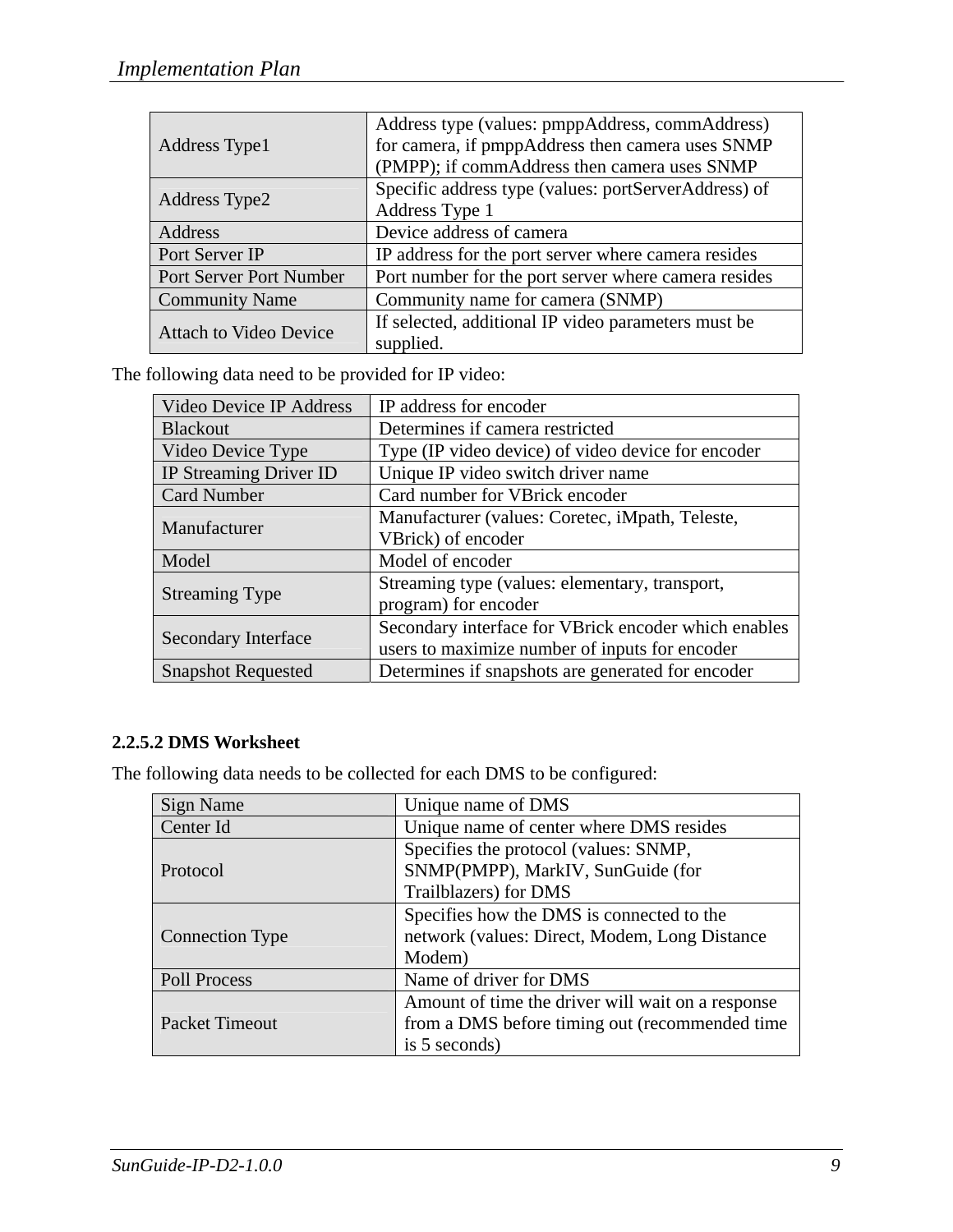| Packet Retry Limit            | How many times a packet is attempted before it<br>errors out, most signs the recommended number is<br>2, for signs prone to errors, this can be increased                |
|-------------------------------|--------------------------------------------------------------------------------------------------------------------------------------------------------------------------|
| <b>Command Retry Limit</b>    | How many times a command is attempted before it<br>errors out, a command consists of multiple packets.<br>Recommended number is 1                                        |
| <b>Op Status</b>              | Operational status (values: Active, OutOfService)<br>of DMS                                                                                                              |
| <b>Type</b>                   | Values: Fiber Optic, LED, Flip-Disk, Shutter                                                                                                                             |
| Manufacturer                  | Values: FDS, IDI, MarkIV, Telespot, Skyline                                                                                                                              |
| Number of Lines               | Number of displayable lines                                                                                                                                              |
| <b>Beacons</b>                | Whether the sign has beacons, if so, specify the<br>beacon address                                                                                                       |
| Day Brightness Level          | The numeric value for brightness setting in the<br>daytime                                                                                                               |
| <b>Night Brightness Level</b> | The numeric value for brightness setting in the<br>nighttime                                                                                                             |
| <b>Location Description</b>   | A text field describing the location of the DMS                                                                                                                          |
| Roadway                       | Roadway on which this DMS resides                                                                                                                                        |
| Direction                     | The direction of the roadway on which this DMS<br>resides                                                                                                                |
| Latitude                      | Latitude of where this DMS resides                                                                                                                                       |
| Longitude                     | Longitude of where this DMS resides                                                                                                                                      |
| Number of Columns             | Number of characters that can be displayed using a<br>normal font                                                                                                        |
| <b>Beacon Address</b>         | The address on which the sign receives<br>activate/deactivate beacon requests                                                                                            |
| Address Type 1                | Address type (values: PMPP, SunGuide, MarkIV)<br>for DMS, if PMPP then DMS protocol should be<br>SNMP (PMPP); if SunGuide or MarkIV, then<br>DMS uses same protocol name |
| Address Type 2                | Specific address type (values: Direct, PortServer,<br>Dialup) of Address Type 1                                                                                          |
| <b>Address</b>                | Device address of DMS                                                                                                                                                    |
| <b>Community Name</b>         | Community name for DMS (SNMP)                                                                                                                                            |

The following data need to be provided for DMSs connected via a TCP/IP connection:

| <b>IP</b> Address | <b>IP</b> address for the port server where DMS resides |
|-------------------|---------------------------------------------------------|
| Port Number       | <b>Port number for the port server where DMS</b>        |
|                   | resides                                                 |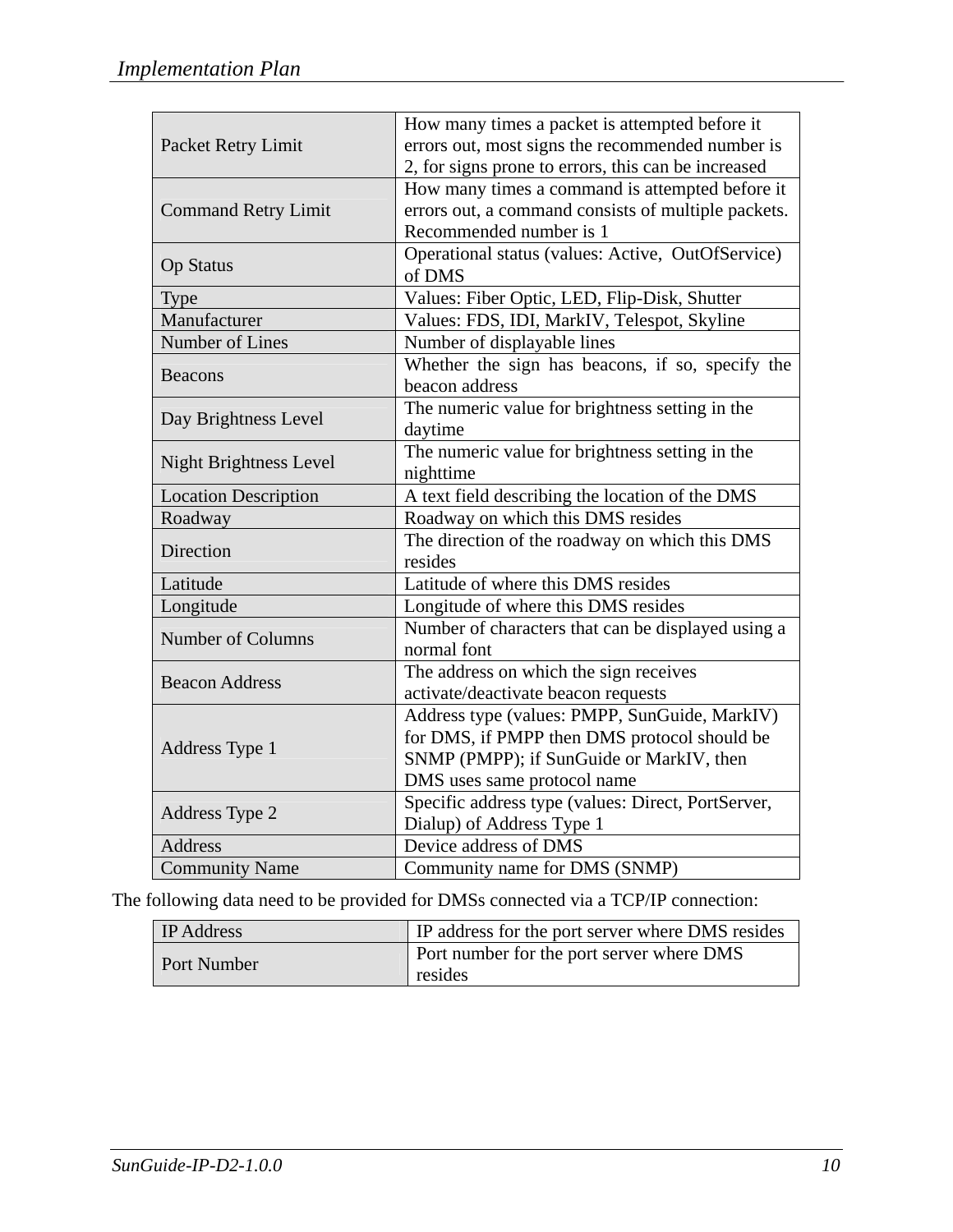| Communications port | Communications port to which the DMS is    |
|---------------------|--------------------------------------------|
|                     | connected                                  |
| <b>Baud Rate</b>    | This should match the baud rate of the DMS |
| Data Bits           | This should match the data bits the DMS is |
|                     | expecting                                  |
| <b>Stop Bits</b>    | This should match the stop bits the DMS is |
|                     | expecting                                  |
| Parity              | This should match the parity the DMS is    |
|                     | expecting                                  |

The following data need to be provided for DMSs connected directly via a serial port:

The following data need to be provided for DMSs connected via a modem:

| <b>Phone Number</b> | Phone number for the DMS, should include any<br>prefix needed for dialing |
|---------------------|---------------------------------------------------------------------------|
| <b>Baud Rate</b>    | This should match the baud rate of the DMS                                |

#### **2.2.5.3 American Dynamics Keyboard Worksheet**

The following data needs to be collected for each American Dynamics keyboard to be configured:

| Identifier           | Unique name of the keyboard                            |
|----------------------|--------------------------------------------------------|
| User ID              | Unique user name to be associated with the keyboard    |
| Password             | Password that is encrypted using MD5 hashing           |
| <b>Keyboard Type</b> | Either "AD2088" or "ADCC300" depending on the          |
|                      | model to be supported                                  |
| <b>IP</b> Address    | IP address of the keyboard                             |
| <b>Port Number</b>   | Port number of the keyboard (this is related to the IP |
|                      | address)                                               |

#### **2.2.5.4 Barco Video Wall Worksheet**

The following data needs to be collected for each CCTV to be configured:

|              | The URL where the Apollo API was installed (e.g.,    |
|--------------|------------------------------------------------------|
| URL for WSDL | http://newton/ApolloAPI if the machine that host the |
|              | Apollo software is name "Newton")                    |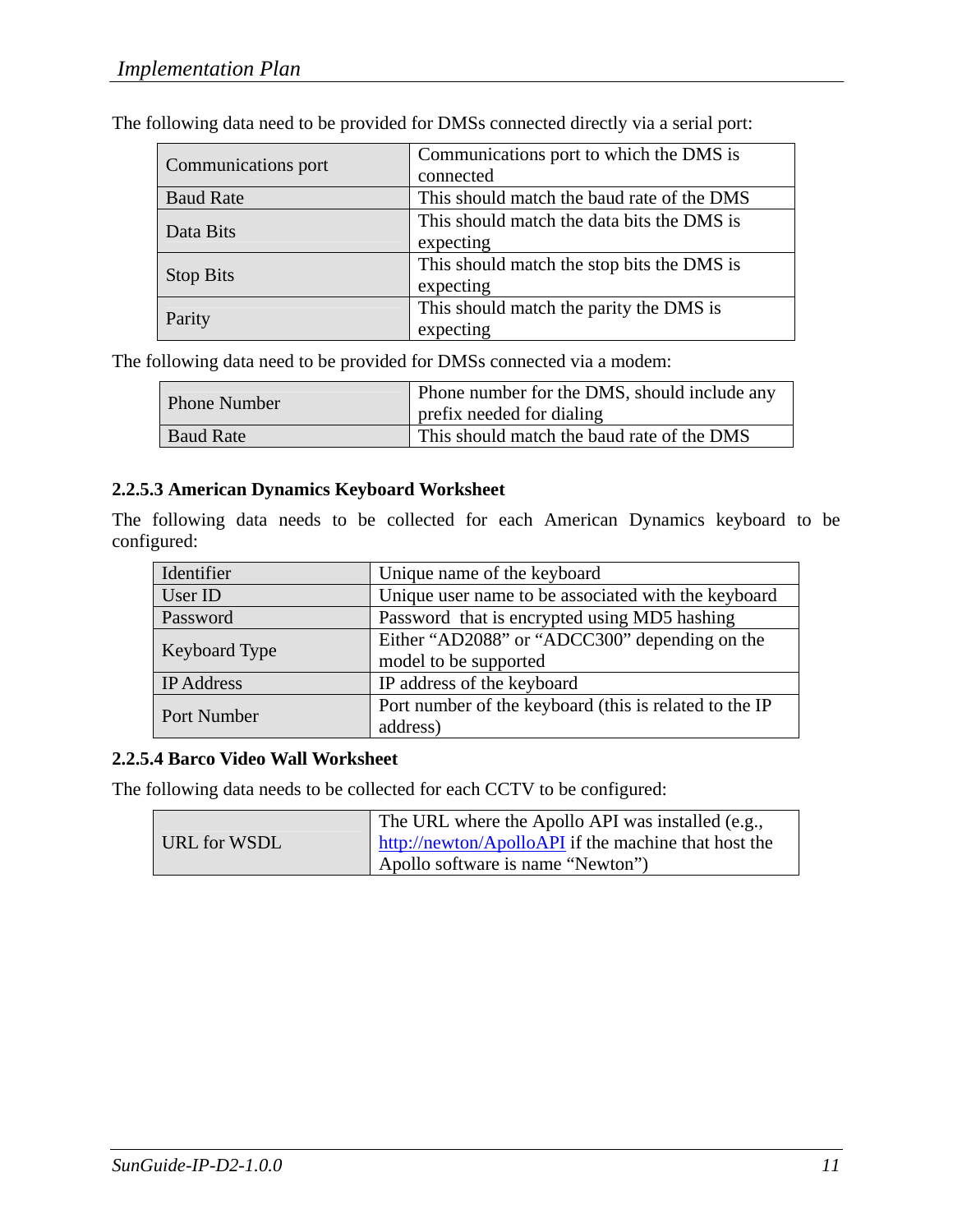### **2.2.5.5 TSS Worksheet**

The following data need to be provided for each Highway (Route) to be in the deployment:

| <b>Roadway Description</b>       | Textual description of the roadway (route)                                                                                     |
|----------------------------------|--------------------------------------------------------------------------------------------------------------------------------|
| <b>Short Name</b>                | Short text name that will be seen by the operators                                                                             |
| <b>Directions</b>                | The directions that the roadway runs (can be<br>multiple directions)                                                           |
| Cross Streets (multiple entries) | Textual descriptions of cross streets (that<br>intersect the roadway); typically a roadway will<br>have multiple cross streets |
| Lat Lon                          | Latitude and longitude of the intersection<br>between the roadway and the cross street                                         |

The following data needs to be collected for each TSS detector to be configured:

| <b>Detector Name</b>        | Unique name of detector                                |
|-----------------------------|--------------------------------------------------------|
| Center Id                   | Unique name of center where detector resides           |
| <b>Driver Name</b>          | Name of driver for the detector (e.g., BiTrans, RTMS)  |
| Poll Cycle                  | Time in seconds between device polls                   |
| <b>Type</b>                 | Type of detector (e.g., Loop or Radar)                 |
| Protocol                    | Specifies the protocol (values: EIS, Wavetronix,       |
|                             | BiTrans)                                               |
| <b>Op Status</b>            | Operational status (values: Available or Offline)      |
| <b>Location Description</b> | Description of where detector resides                  |
| Roadway                     | Roadway of where detector resides                      |
| Direction                   | Direction of roadway where detector is installed       |
| Latitude                    | Latitude of where detector resides                     |
| Longitude                   | Longitude of where detector resides                    |
| Address                     | Device address of detector                             |
| Port Server IP              | IP address for the port server where detector resides  |
| Port Server Port Number     | Port number for the port server where detector resides |

The following data needs to be collected for each lane that is to be configured:

| TSS Link         | The name of the links that will be defined in the<br>system; links will have an association to detectors.                                                                                            |
|------------------|------------------------------------------------------------------------------------------------------------------------------------------------------------------------------------------------------|
| <b>TSS Lanes</b> | For each link, the name of each lane associated with<br>the link; for each lane the zone number and description<br>needs to be identified (e.g., which detection zone is<br>associated with a lane). |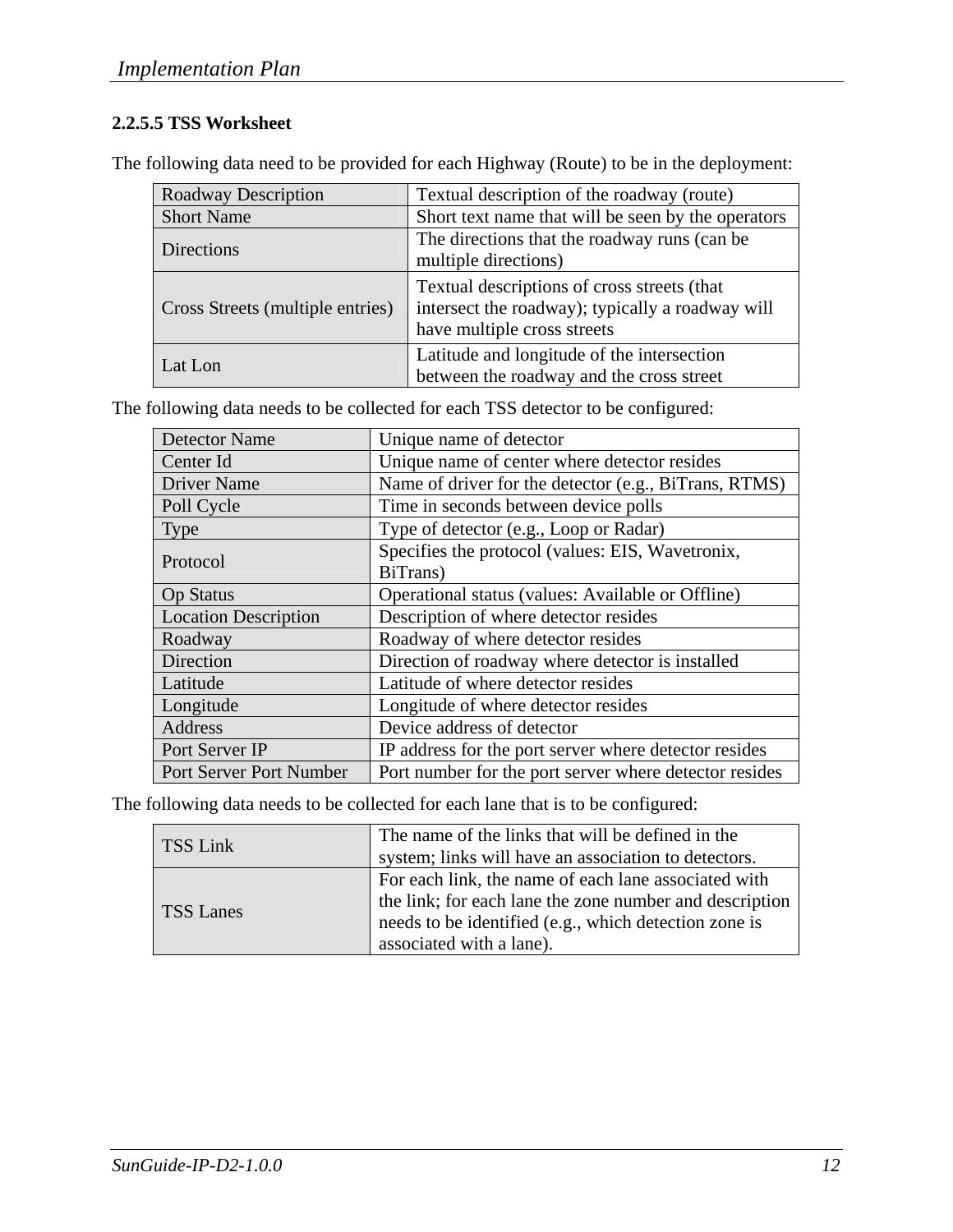The following data needs to be collected for each link that will have an alarm threshold to be configured:

| TSS Link           | The name of the links that will be defined in the<br>system.                                                                     |
|--------------------|----------------------------------------------------------------------------------------------------------------------------------|
| Threshold Value(s) | What the speed and occupancy values should be for<br>each threshold (this includes a start and end time)<br>value to be defined. |

### *2.3 SwRI: Software Installation*

The following sections describe the activities that SwRI staff will perform to install the SunGuide<sup>SM</sup> software. SwRI will need administrative level access to any computer on which SunGuide<sup>SM</sup> software or Oracle is to be installed. FDOT staff should be available to monitor and observe the software installation process.

#### *2.3.1 Server Preparation*

The following software needs to be installed on the servers before the software installation team arrives on-site:

- Database server:
	- o Oracle 10g server, version 10.1.0.2.0
- Application servers:
	- o Oracle 10g Client, version 10.1.0.2.0
	- o IIS (Microsoft installation disk)
	- o ASP.NET (this installed as part of Microsoft IIS)
- Barco Video Wall Driver:
	- o Apollo API (version 1.6a)

#### *2.3.2 Workstation Preparation*

The following software needs to be installed on the workstations before the software installation team arrives on-site:

- Adobe SVG Viewer (must be acquired from Adobe.com)
- Roadgeek font (this is provided on the SunGuide<sup>SM</sup> install CD)

#### *2.3.3 Software Installation*

In order to install the SunGuide<sup>SM</sup> application software, the following steps will be performed by the software installation team:

- In a common directory with a share point accessible to the SunGuide<sup>SM</sup> application servers the following files will be installed:
	- o Install master configuration file which is named config.xml and edit the contents to match the FDOT network configuration
	- $\circ$  Install XML schemas used by the SunGuide<sup>SM</sup> applications
- Execute the database creation scripts to prepare the database for installation of the SunGuide $^{SM}$  applications
- Using the installation instructions in the SunGuide<sup>SM</sup> *Version Description Document* (VDD) install the SunGuide<sup>SM</sup> applications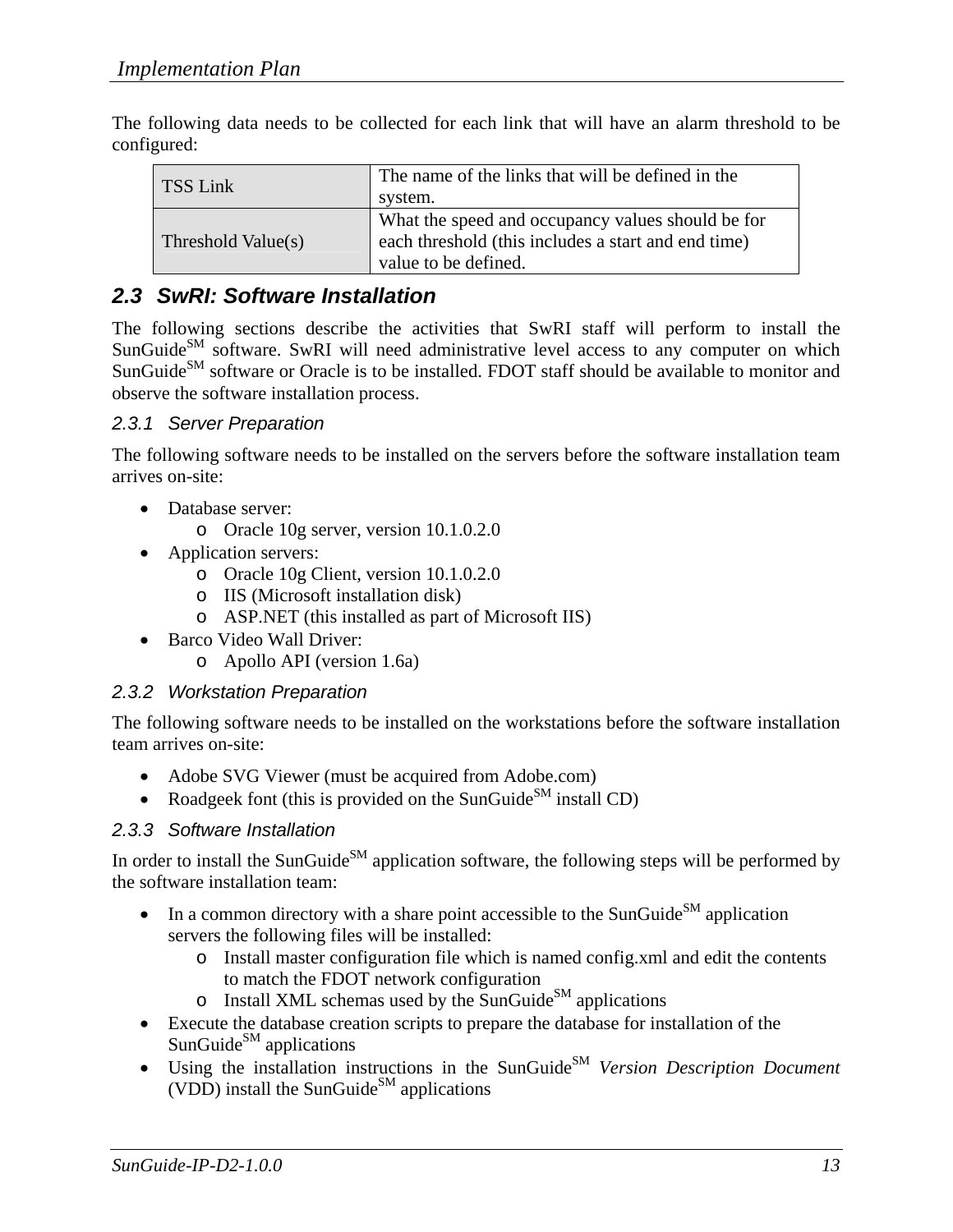Two SunGuide<sup>SM</sup> system administration applications do not execute in a browser environment. These applications should be installed on workstations that may be used to diagnose the health and status of the system; details of the application are contained in the SUM. SwRI will install the following applications on workstations as directed by FDOT:

- Executive Handler viewer: provides an overview of currently operating SunGuide $^{SM}$ applications
- Status Logger viewer: provides the ability to review the SunGuide<sup>SM</sup> application log files

#### *2.3.4 Software Configuration*

After the SunGuide<sup>SM</sup> software is installed, various configuration activities need to occur; the software installation team will perform the following configurations:

- Install and configure Status Logger on a single SunGuide<sup>SM</sup> application server (the SunGuide<sup>SM</sup> applications will log to this one instance of Status Logger)
- Install and configure Executive Handler server on all SunGuide<sup>SM</sup> application servers
- Modify the IIS to restrict access to the SunGuide<sup>SM</sup> Admin utility to users specified by FDOT

The SunGuide<sup>SM</sup> GUI is designed to load GUI components for the SunGuide<sup>SM</sup> applications. The loading (and overall performance) of the GUI can be improved if the GUI components associated with subsystems not installed is removed. The software installation team will remove the GUI components for the subsystems that were not installed.

## *2.4 FDOT: Post Software Installation*

The following sections describe the activities that FDOT staff need to perform after the SunGuide<sup>SM</sup> software deployment. SwRI staff will be available to assist and work with FDOT staff to accomplish these activities.

### *2.4.1 Populate Tables*

The following tables need to be populated using the SunGuide<sup>SM</sup> Administration tool (the DMS and CCTV data will be needed during this process):

- User Management:
	- o Users
	- o Groups
	- o Workstations
- DMS:
	- o Device Tables
	- o Approved Words
- CCTV:
	- o Device Tables
- TSS:
	- o Device Tables
	- o Detector Maps
- Video Switching:
	- o Device Tables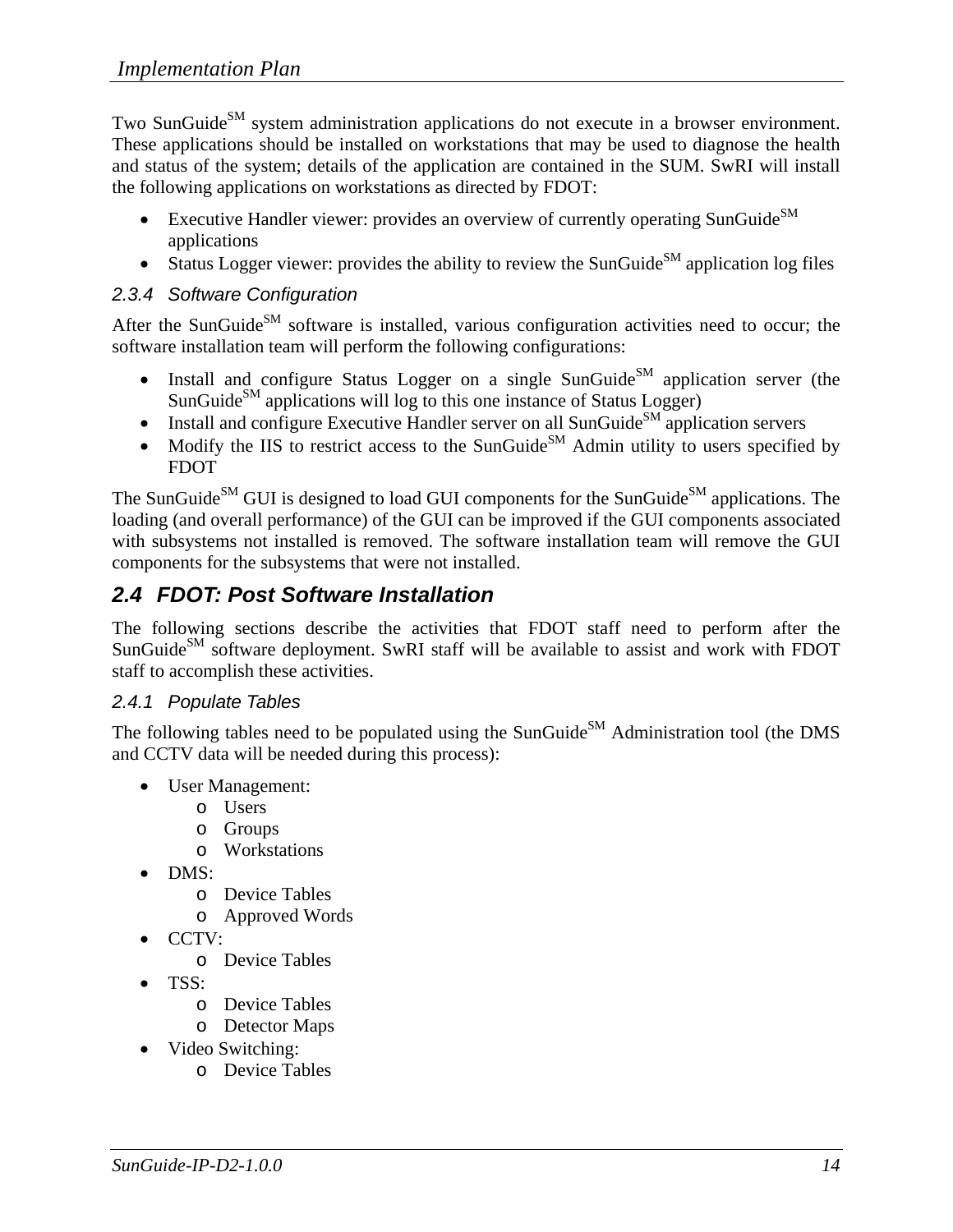- Video Wall:
	- o Device Tables
- Incident Management:
	- o Contacts
- Miscellaneous:
	- o Centers

The SunGuide<sup>SM</sup> *Software User's Manual* (SUM) should be consulted on use of these editors.

### *2.4.2 Create Map Links*

Each implementation of SunGuide<sup>SM</sup> must have a Map Link layer created; this layer is used by the operator map to display instrumented sections of roadway as well as highway shields. This layer is displayed in conjunction with the GDT shape file data to provide a complete looking map on the operator workstation. The SUM has a section titled "Map Administration with Link Editor" that explains the use of this software; since the initial District 2 deployment contains no traffic detection devices the Map Link Editor should be used to create the shields that should be displayed.

## *2.5 FDOT/SwRI: Testing*

The following sections describe the testing that will be performed once the software is installed. The FDOT staff that will be testing the software should review the SunGuide<sup>SM</sup> testing documentation.

### *2.5.1 Test Cases To Be Run*

The SunGuide<sup>SM</sup> Software Test Procedures (STP) document contains a set of step-by-step test procedures that are used to test the SunGuide<sup>SM</sup> software. The STP contains tests for the  $\text{SunGuide}^{\text{SM}}$  subsystems. Note that the STP will be a tailored version of the SICP that were used during the software factory acceptance testing process. Since a limited number of subsystems will be deployed in District 2, only the following tests will be executed during the SunGuide $\text{SM}$ deployment:

- IC-1: Core Processes:
	- o User Administration (AS-1)
	- o Display Software Version / System Health (SL-5)
	- o Starting and Stopping SunGuide<sup>SM</sup> Services (EH-1)
	- $\circ$  SunGuide<sup>SM</sup> Auto Restart (EH-3)
- IC-2: Dynamic Message Sign:
	- o Map Access to DMS (DMS-1)
	- o Send DMS Message (DMS-2)
	- o Support Message Libraries (DMS-4)
	- o High Level DMS Status Support (DMS-5)
	- o DMS Sequences. (DMS-8)
	- o Message Priority Queue (DMS-10)
	- o Alphabetized Message Library Management (DMS-11)
	- o Multi Page Message Timing (DMS-13)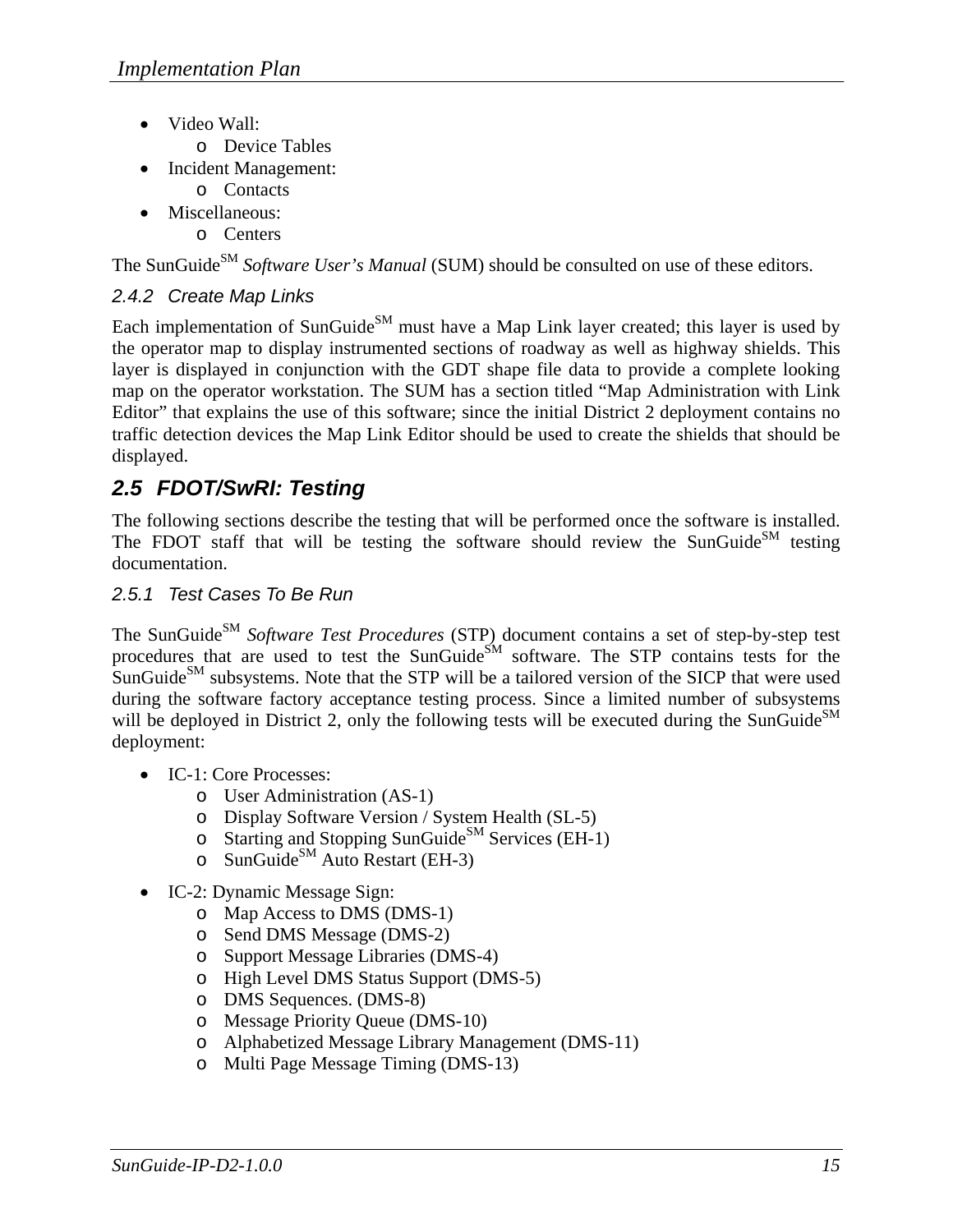- IC-3: Video:
	- o Map Access to Cameras (CCTV-1)
	- o Barco Wall and IP Video Switching Support (CCTV-2)
	- o CCTV GUI High Level Status (CCTV-3)
	- o NTCIP Driver Support (CCTV-4)
	- o CCTV Auto Lock Request (CCTV-8)
	- o AD M300 MCP (CCTV-9)
	- o Device Failure and Device Status Reporting (CCTV-10)
- IC-4: Transportation Sensor Subsystem comprised of the following test cases:
	- o TSS Data Updates (TSS-2)
	- o TSS Generated Alarms (TSS-4)
- IC-5: Incident Management:
	- o Event Creation (IM-1)
	- o Event Management (IM-2)
	- o Response Plan Implementation (IM-5)
	- o Response Plan Generation (IM-7)
	- o Decreasing IM Message Priority with Distance (IM-10)
	- o Incident Closure and Response Plan Cancellation (IM-11)

### *2.5.2 Test Process*

During the testing process FDOT will be the lead tester and SwRI will be an observer. During testing, the following schedule will be followed:

- Short meeting to discuss which tests will be performed
- Testing performed
- Short meeting at the end of the day to discuss the testing results

### *2.5.3 FDOT Independent Verification and Validation (IV&V) Procedures*

The FDOT plans to have a set of IV&V procedures that will be executed as part of the installation. The purpose of the IV&V procedures is to provide verification of the System Requirements. This test will be run by FDOT personnel (or their designees) and witnessed by SwRI. It is anticipated that this testing will occur during the second week of the installation process.

#### *2.5.4 Issue Resolution and Retesting*

If during the testing process issues are identified, the installation team will attempt to resolve them while on-site and if they are resolved, the tests associated with the issue will be re-run at the discretion of FDOT.

## *2.6 Deployment Schedule*

The following schedule is proposed for the deployment. The installation team will need access to hardware devices throughout the implementation process. Note that if activities complete early then if FDOT and SwRI agree the timing for the following events may be modified to shorten the overall deployment schedule.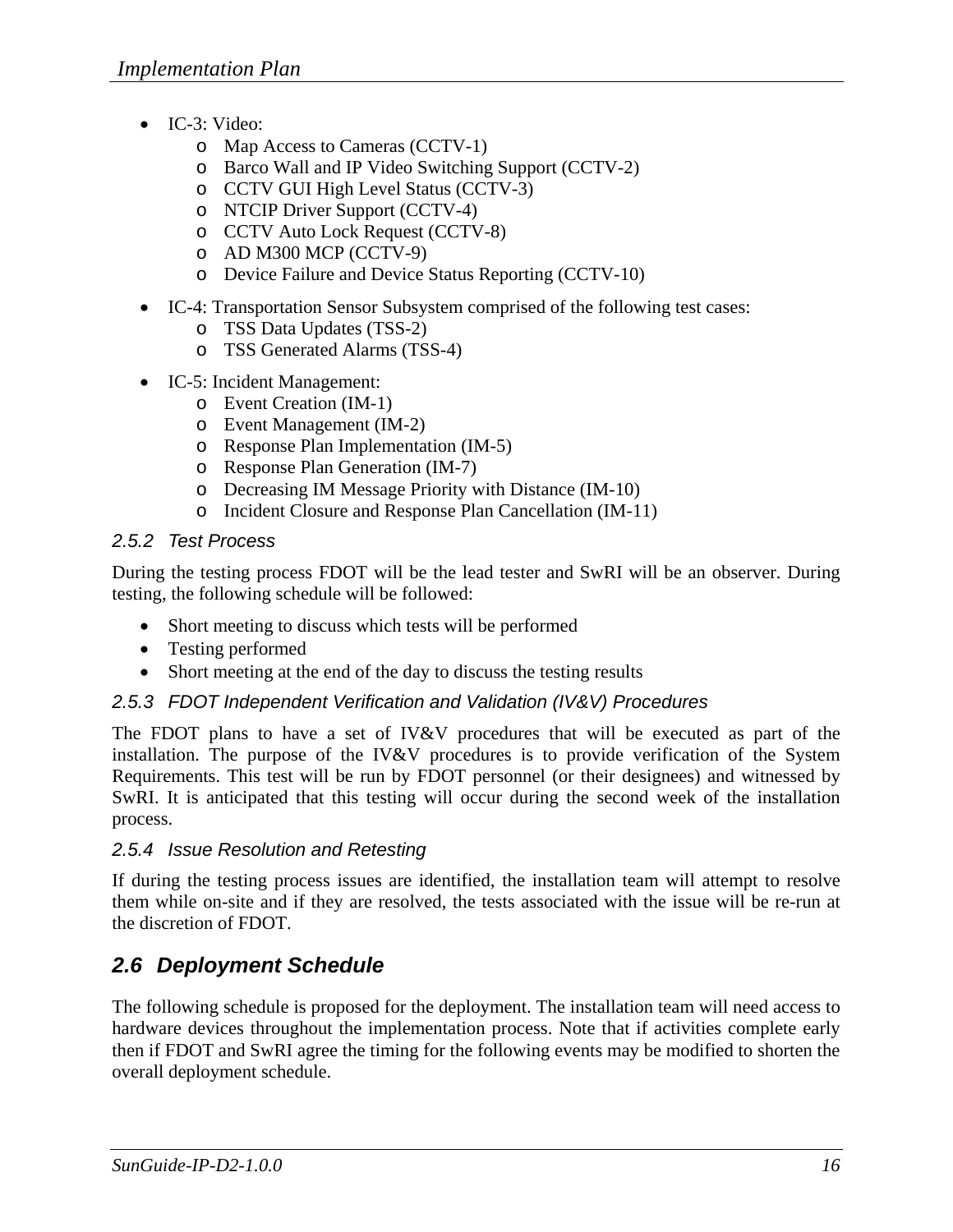